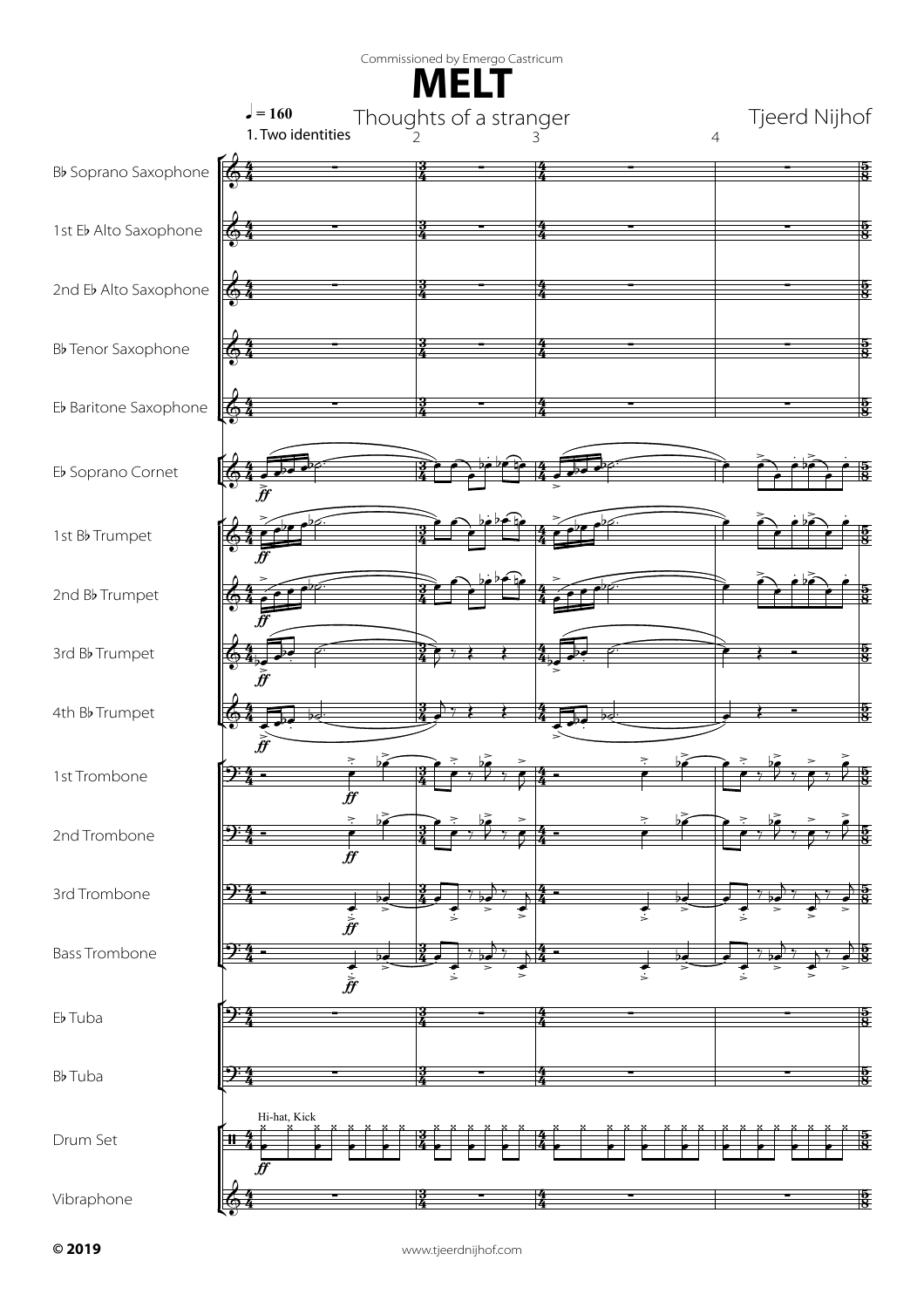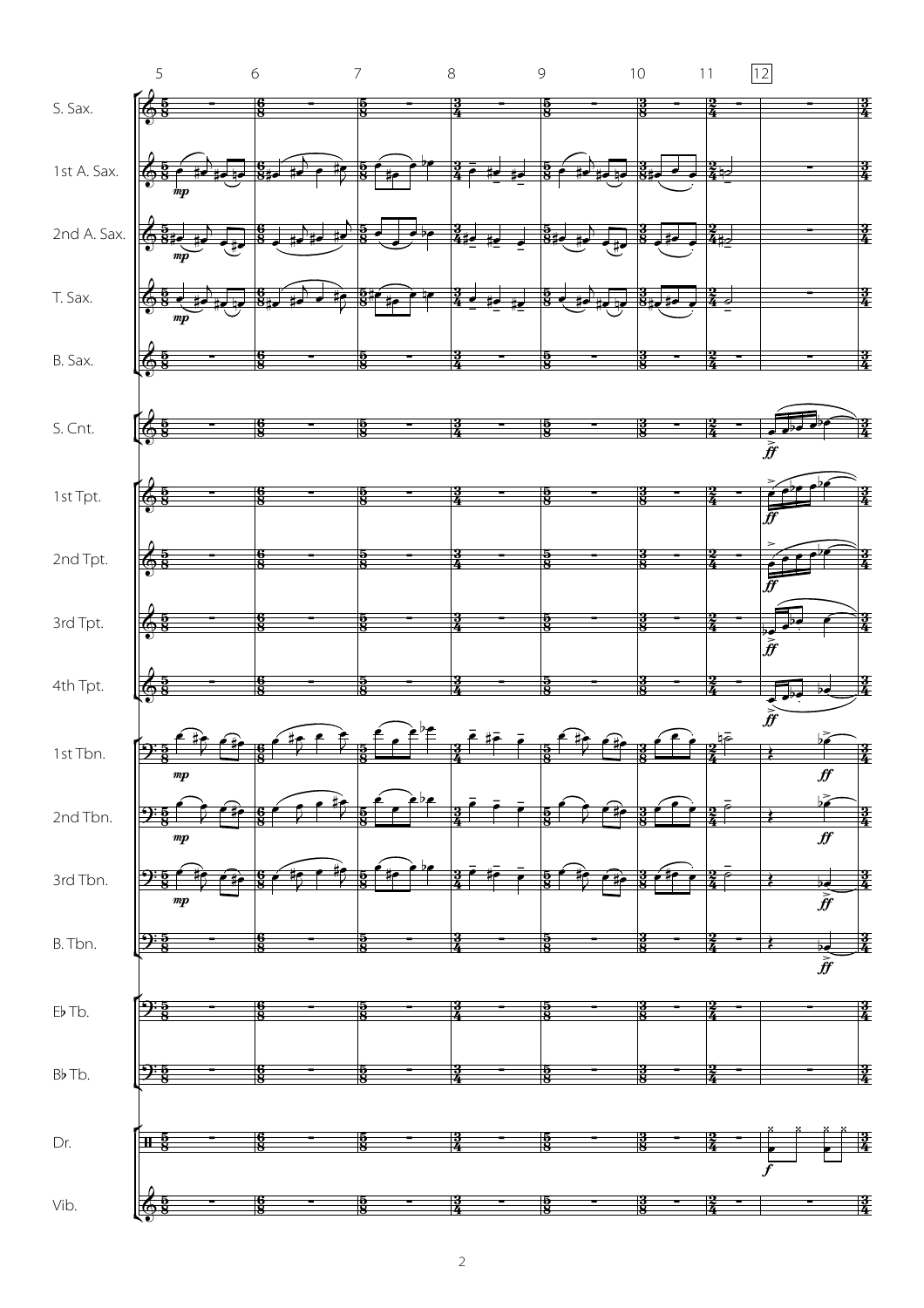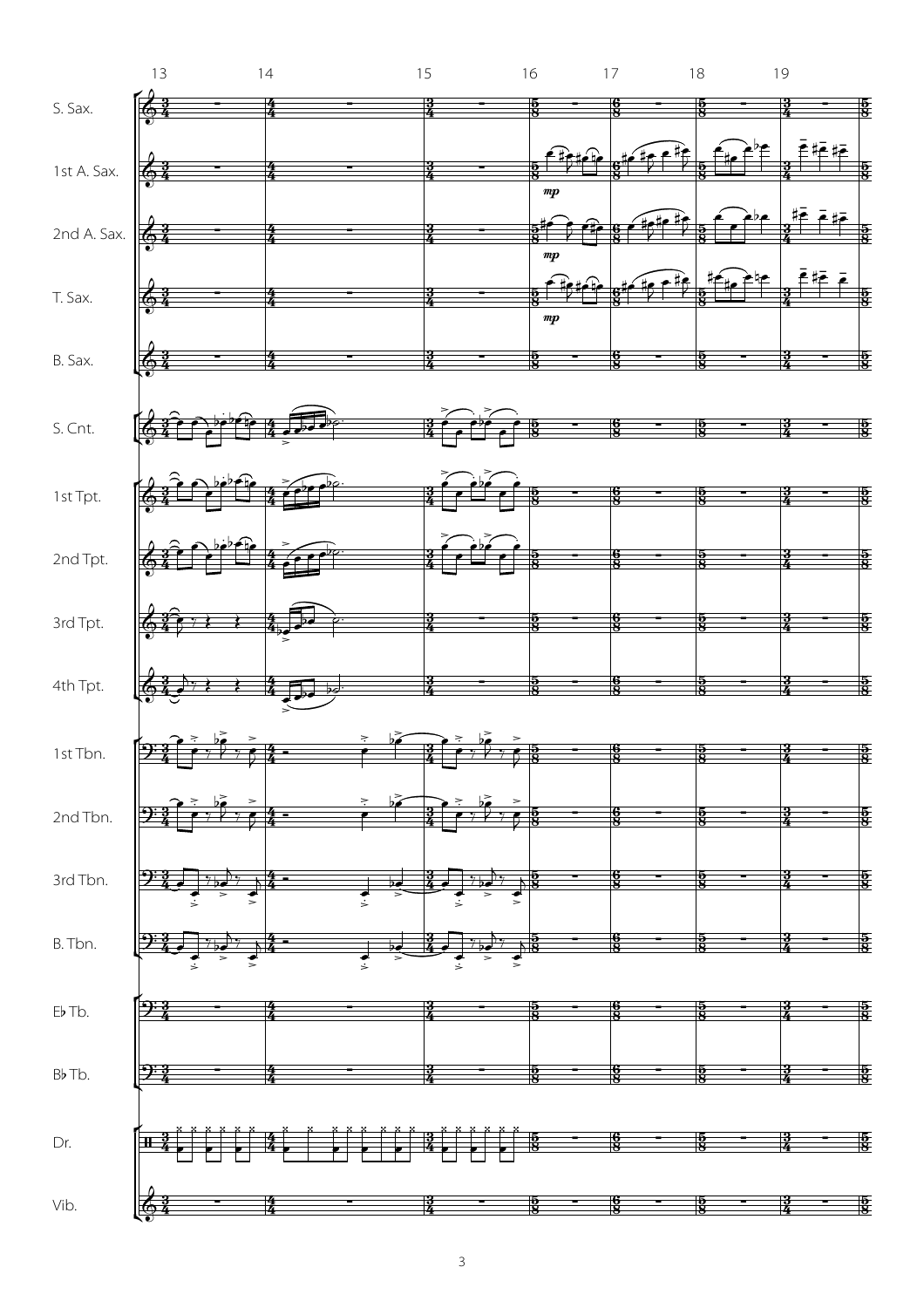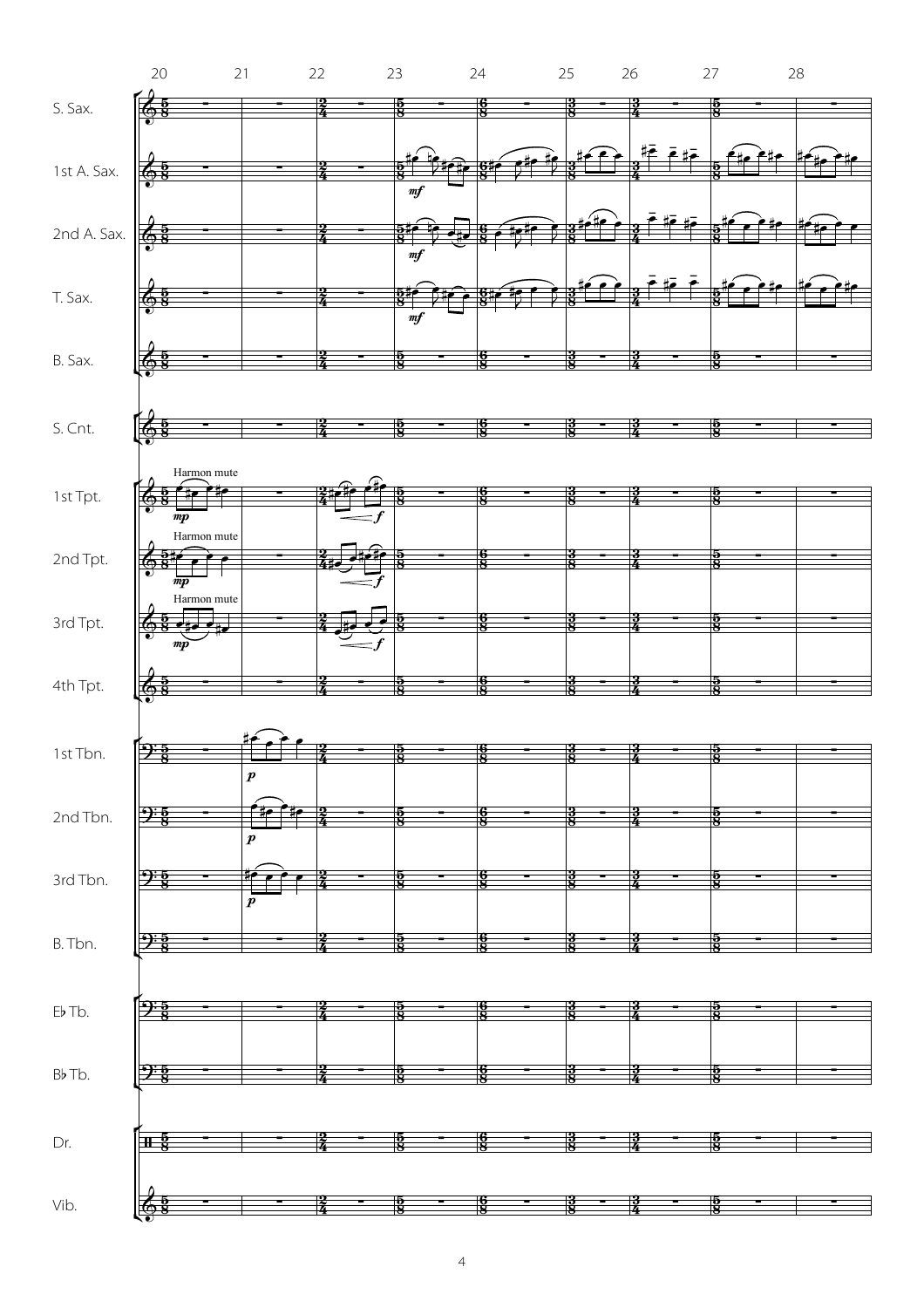

<sup>5</sup>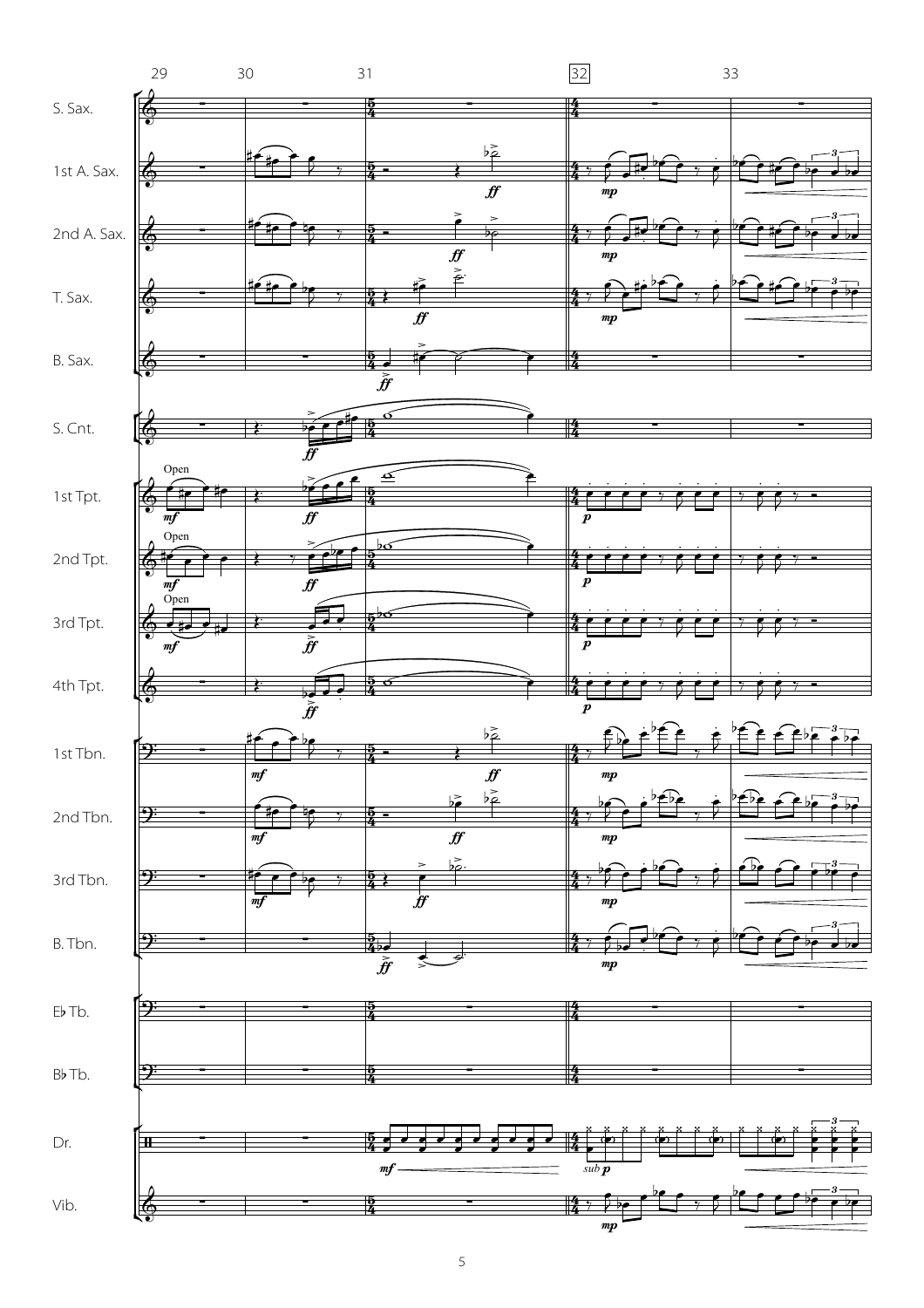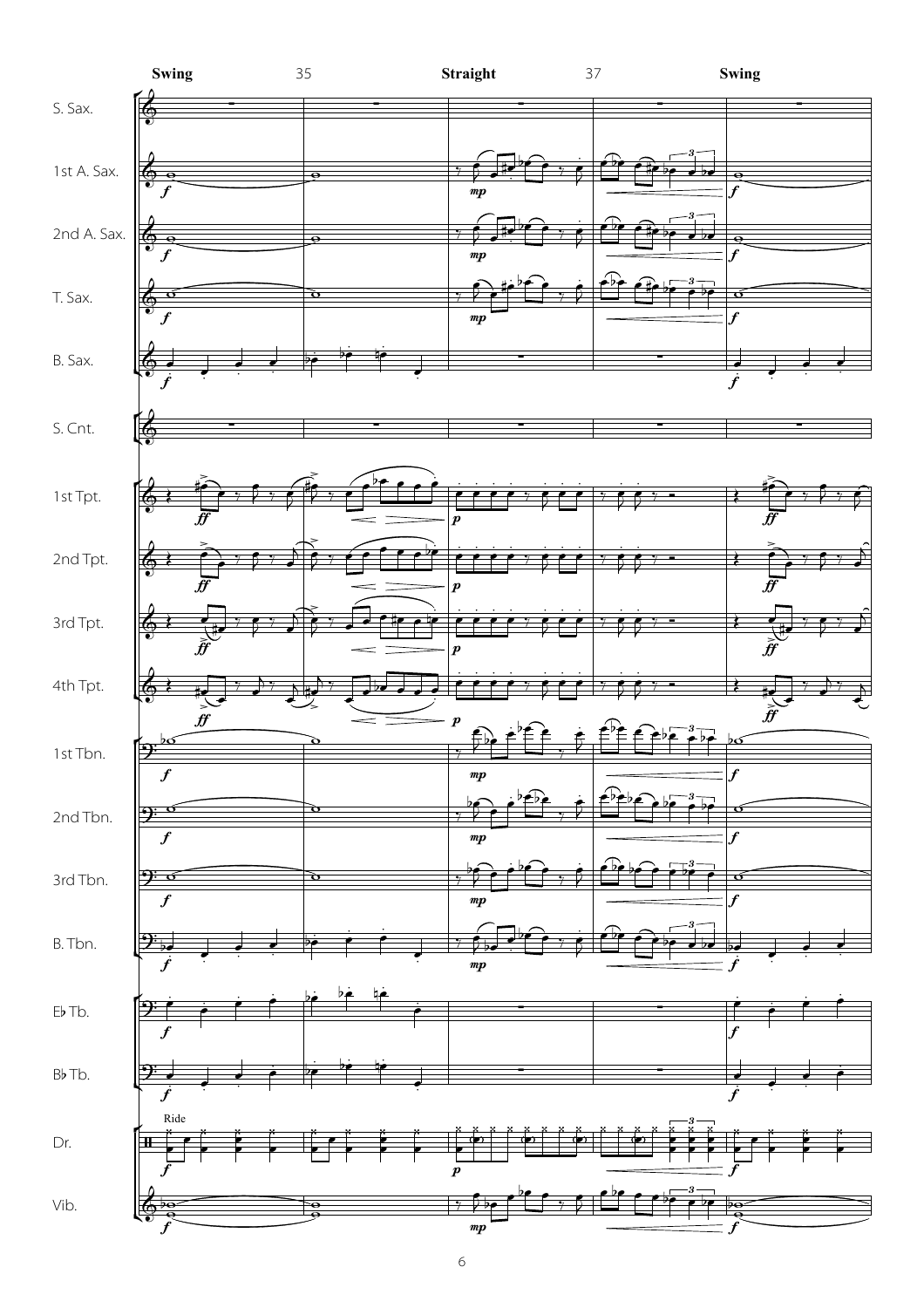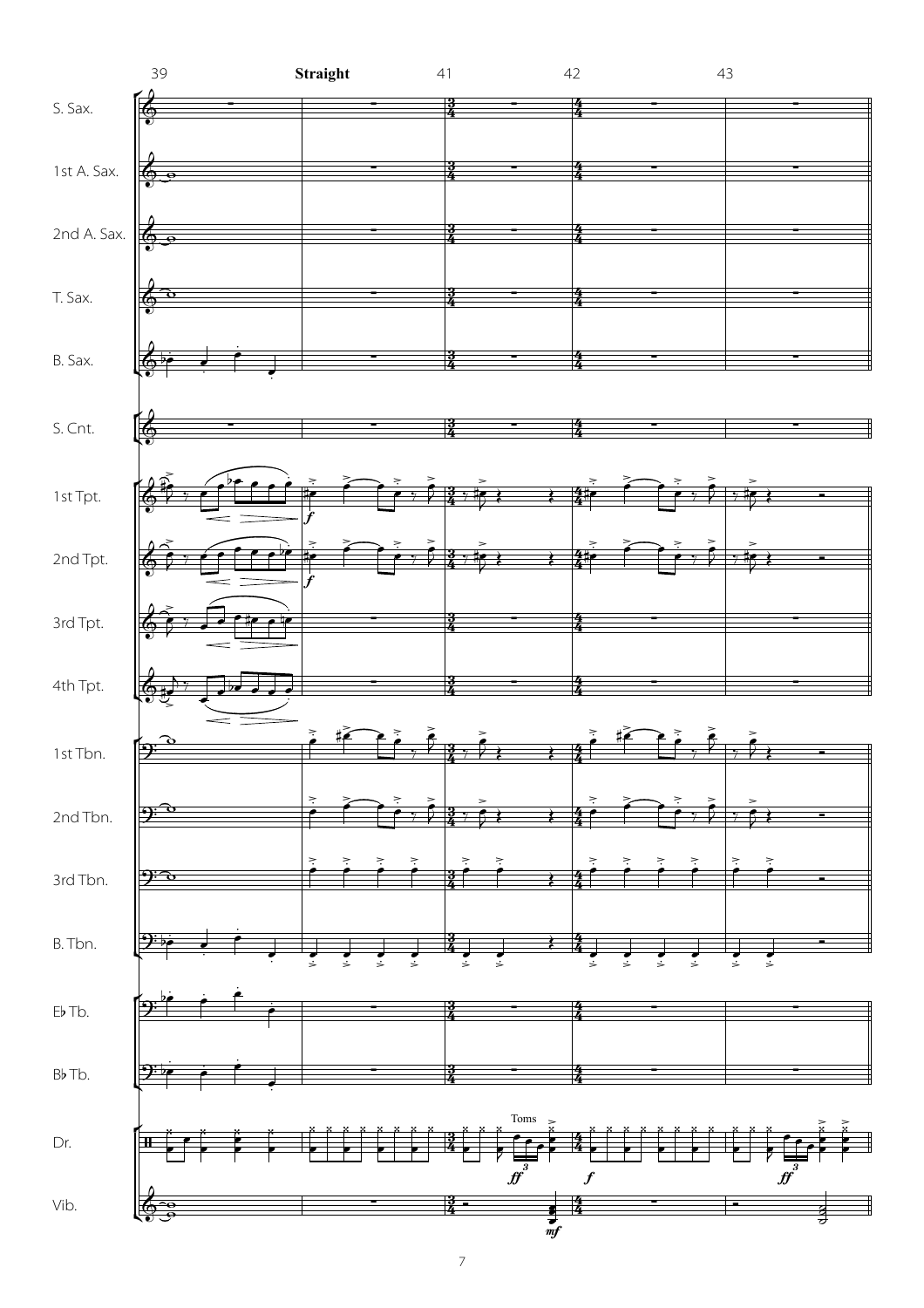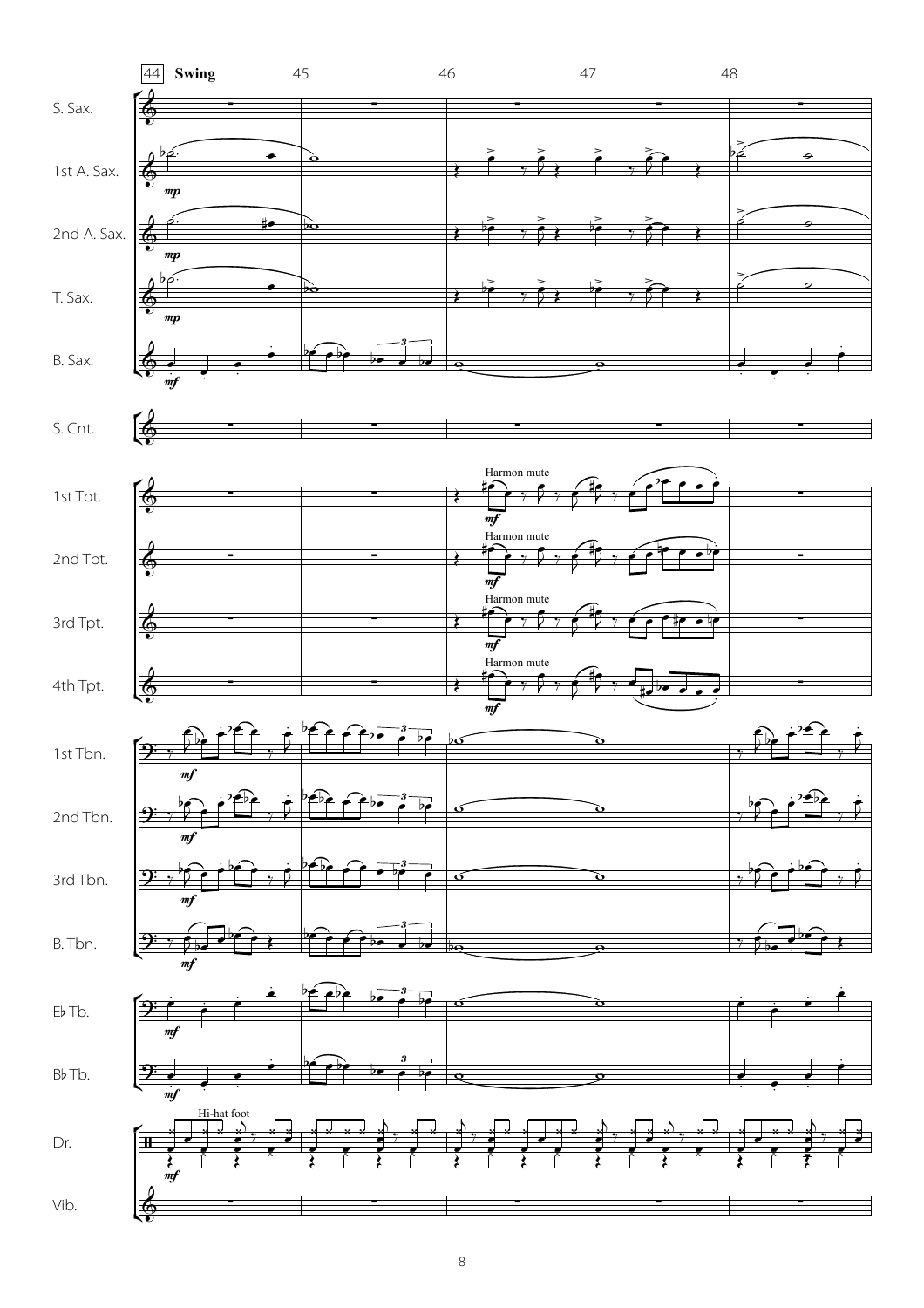

 $\mathcal{G}$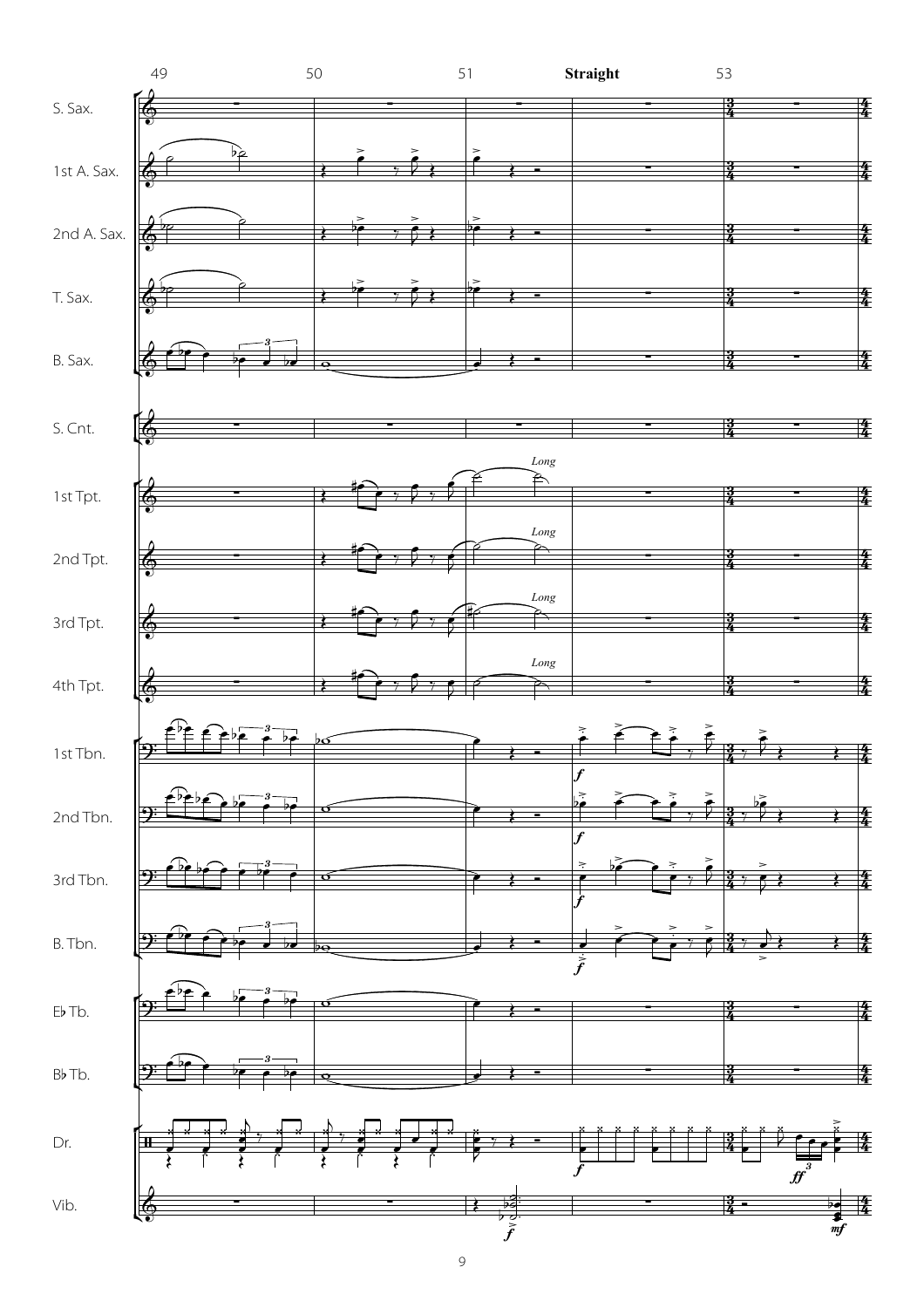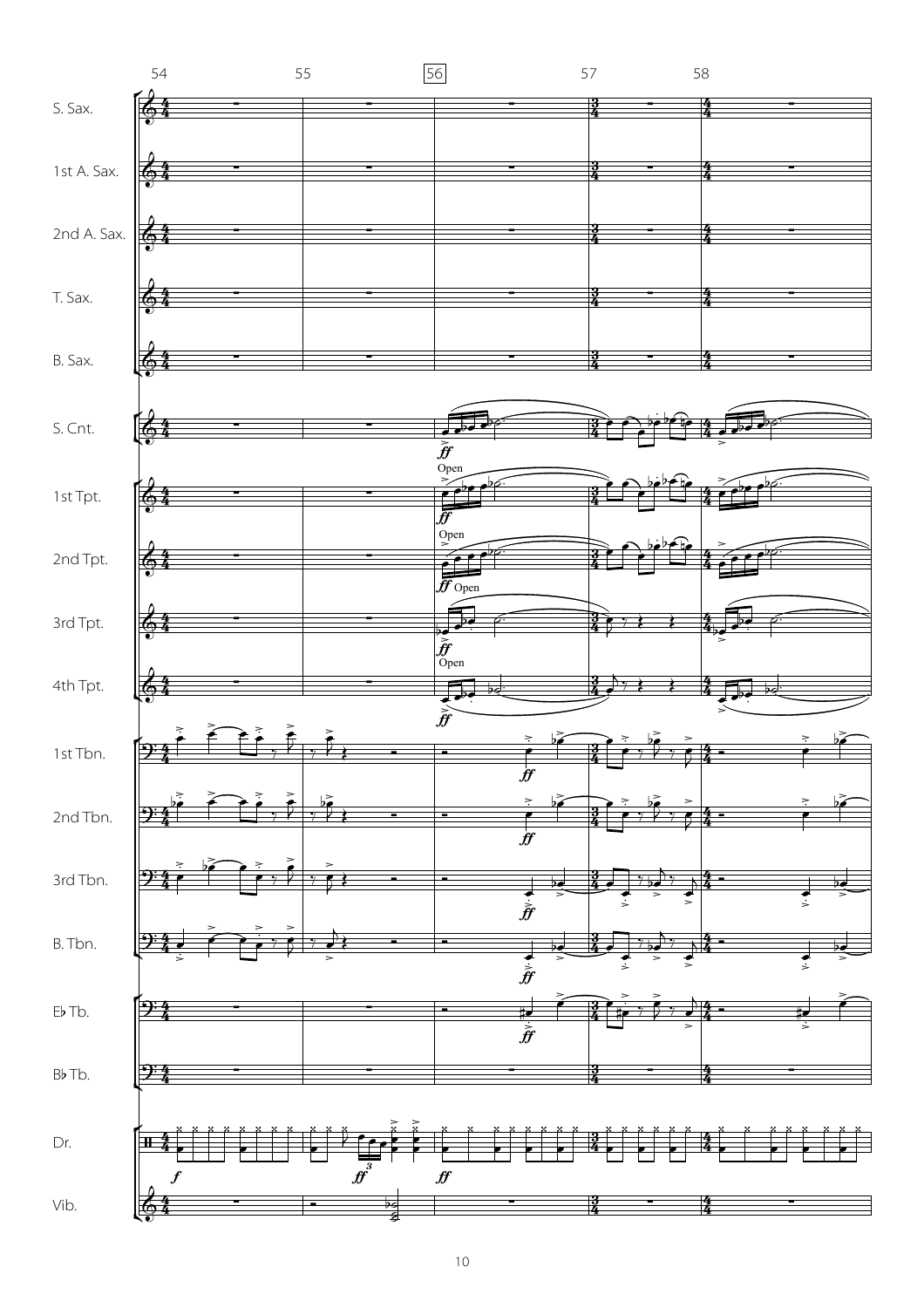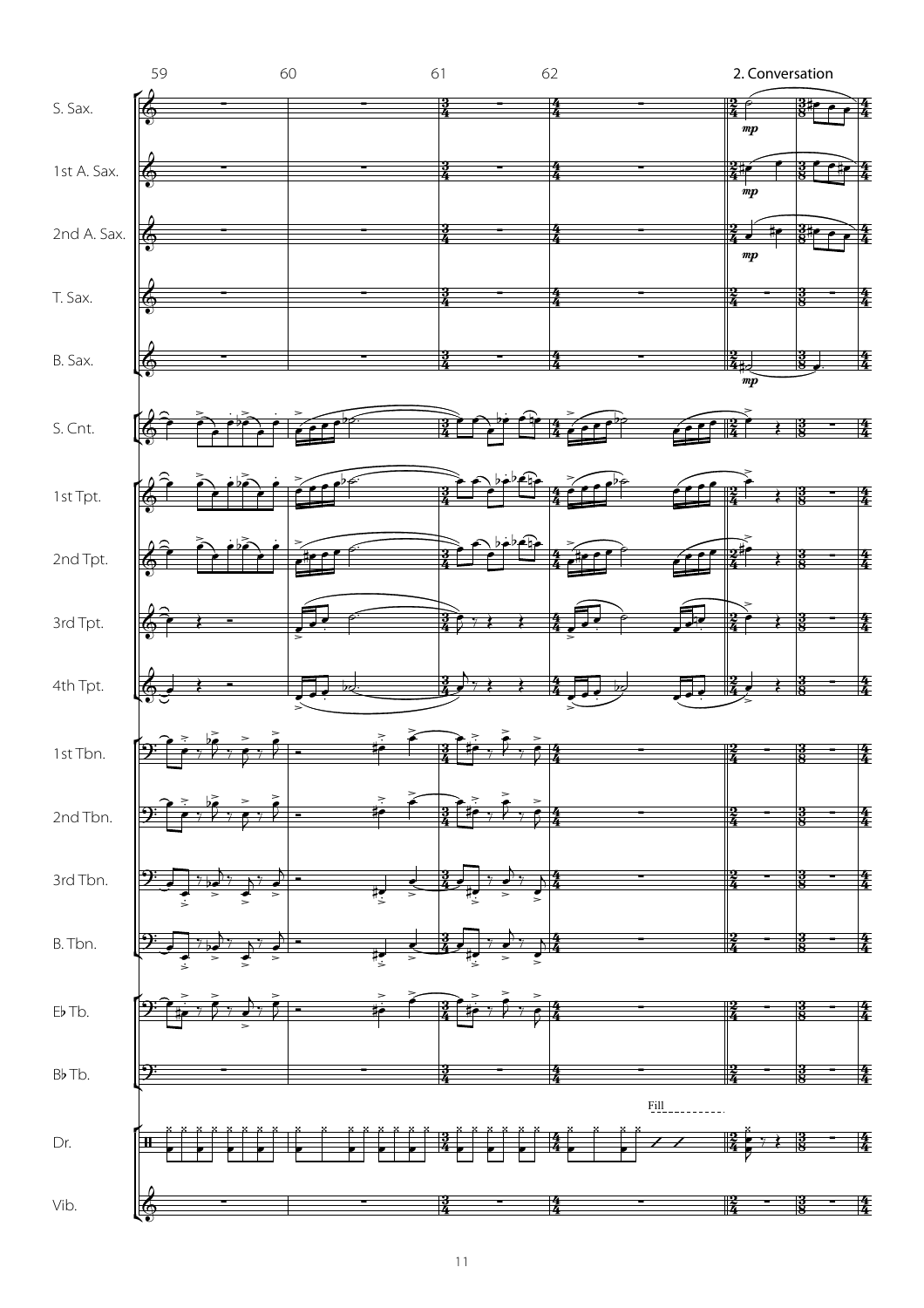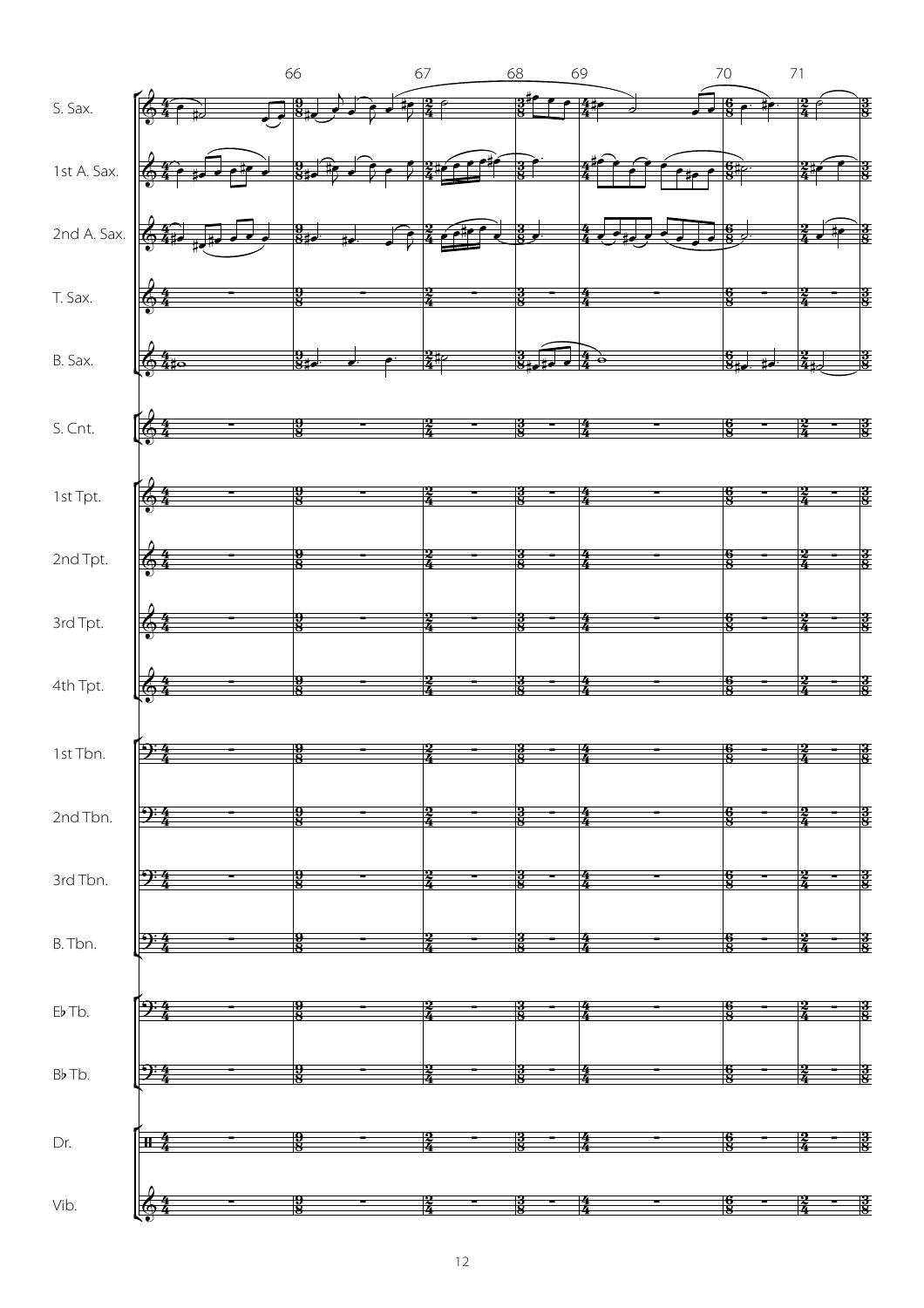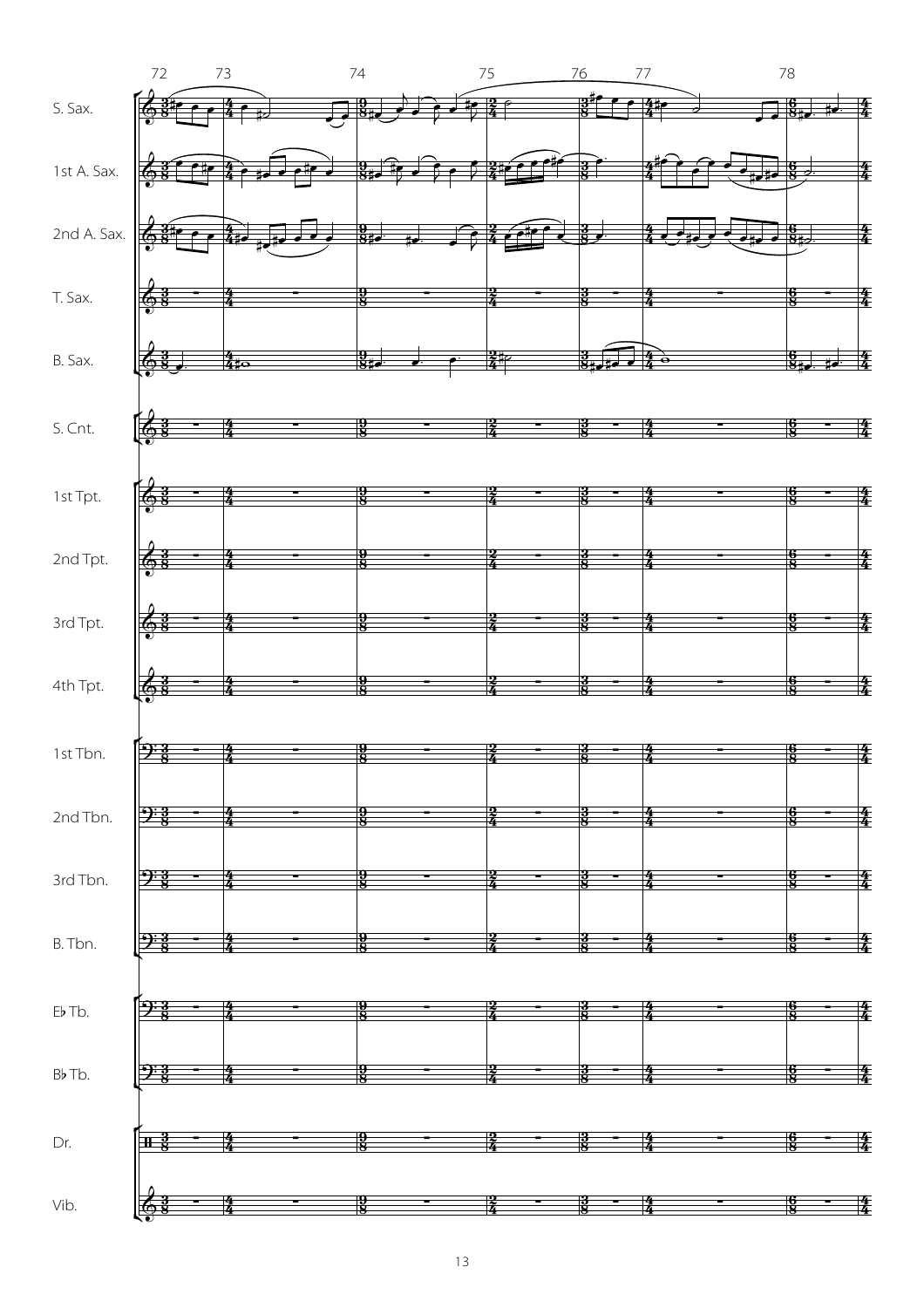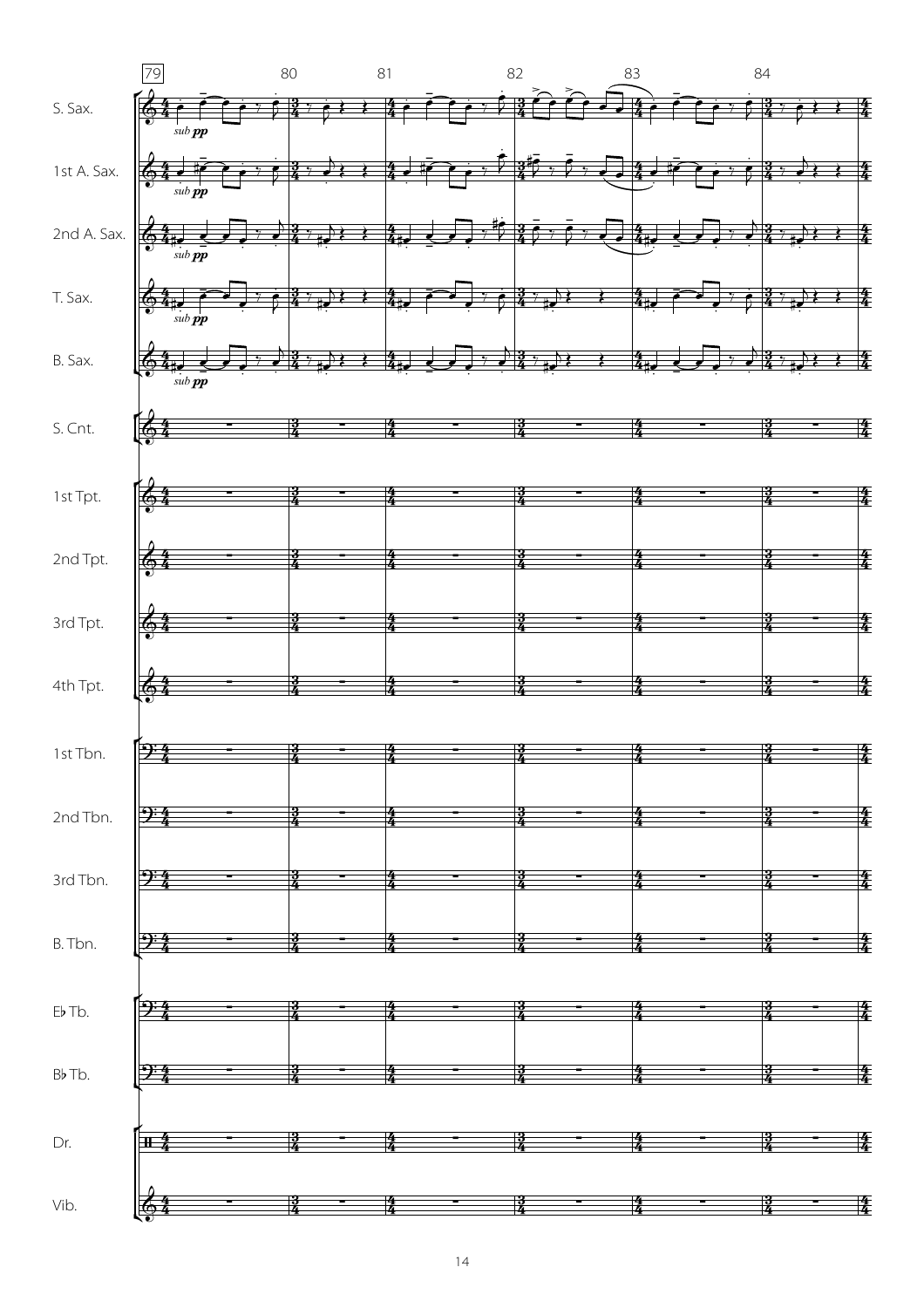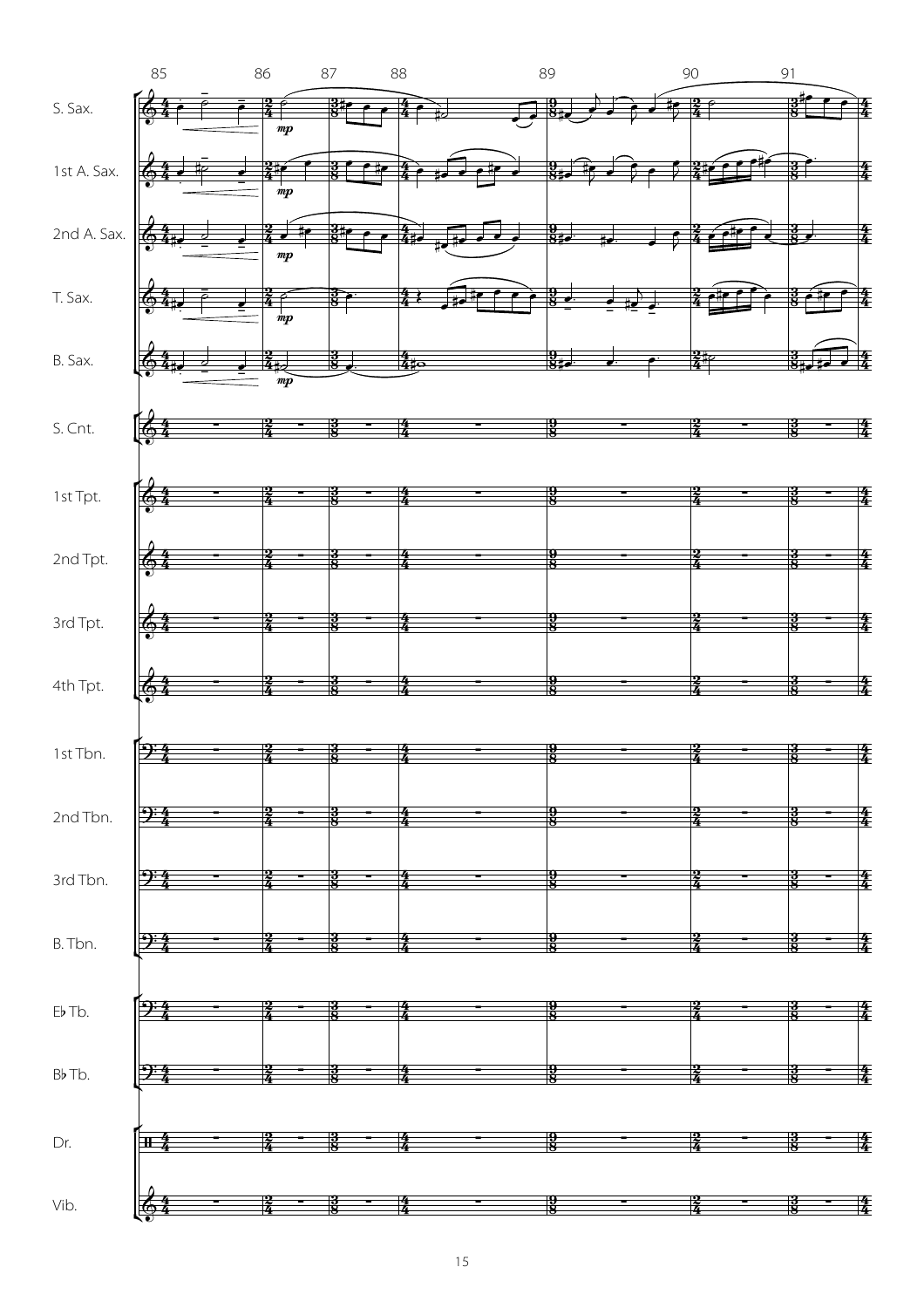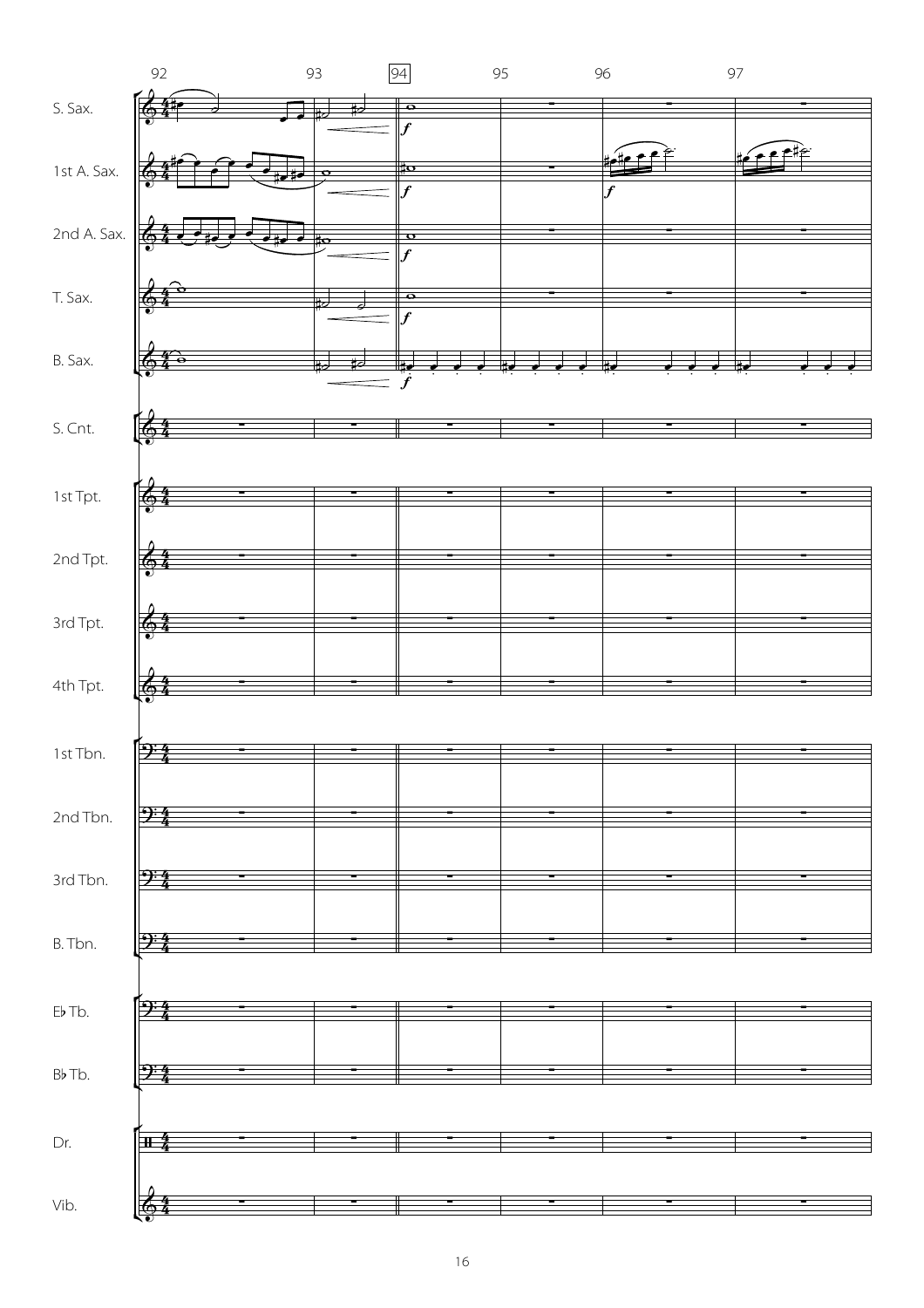

 $17\,$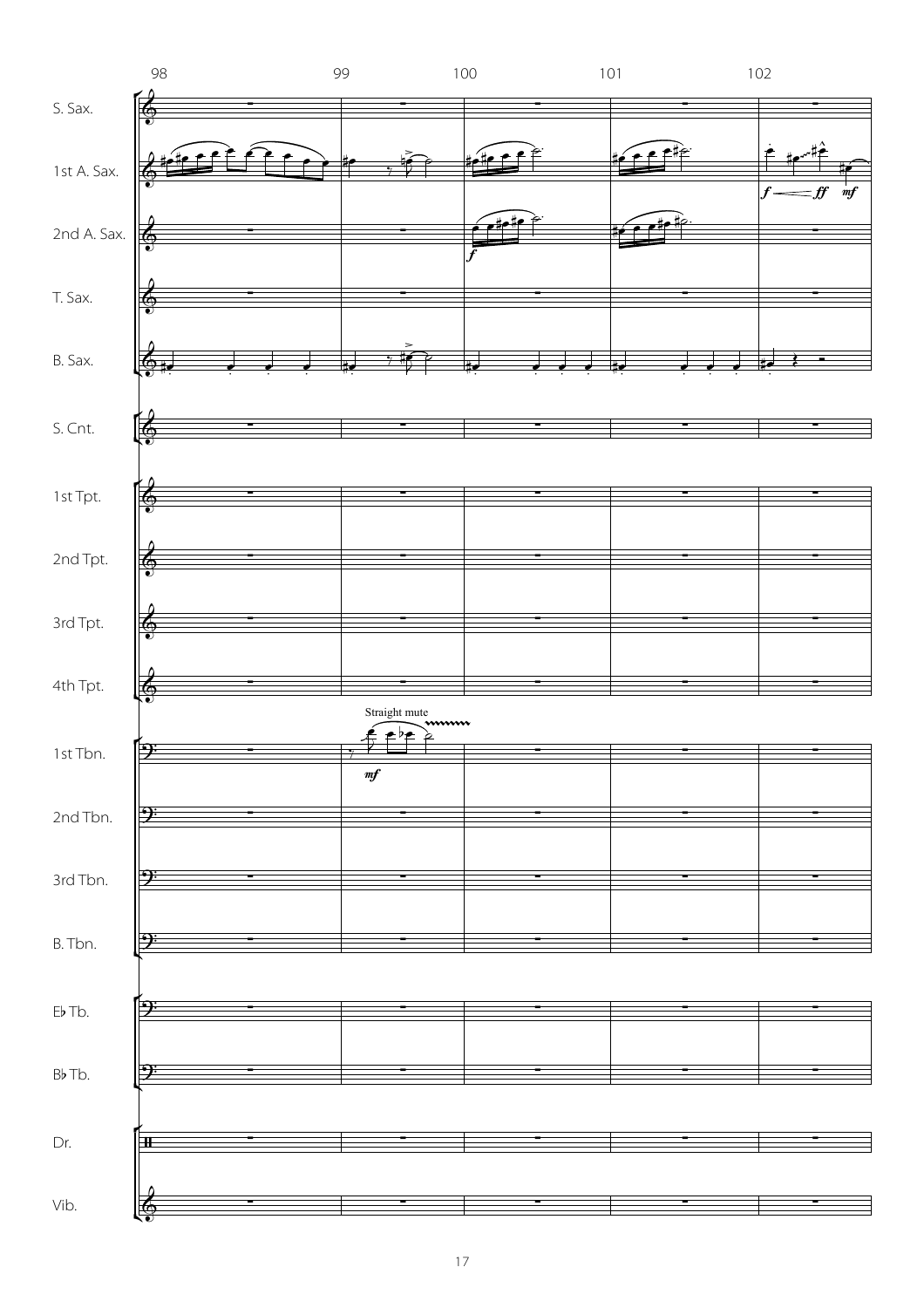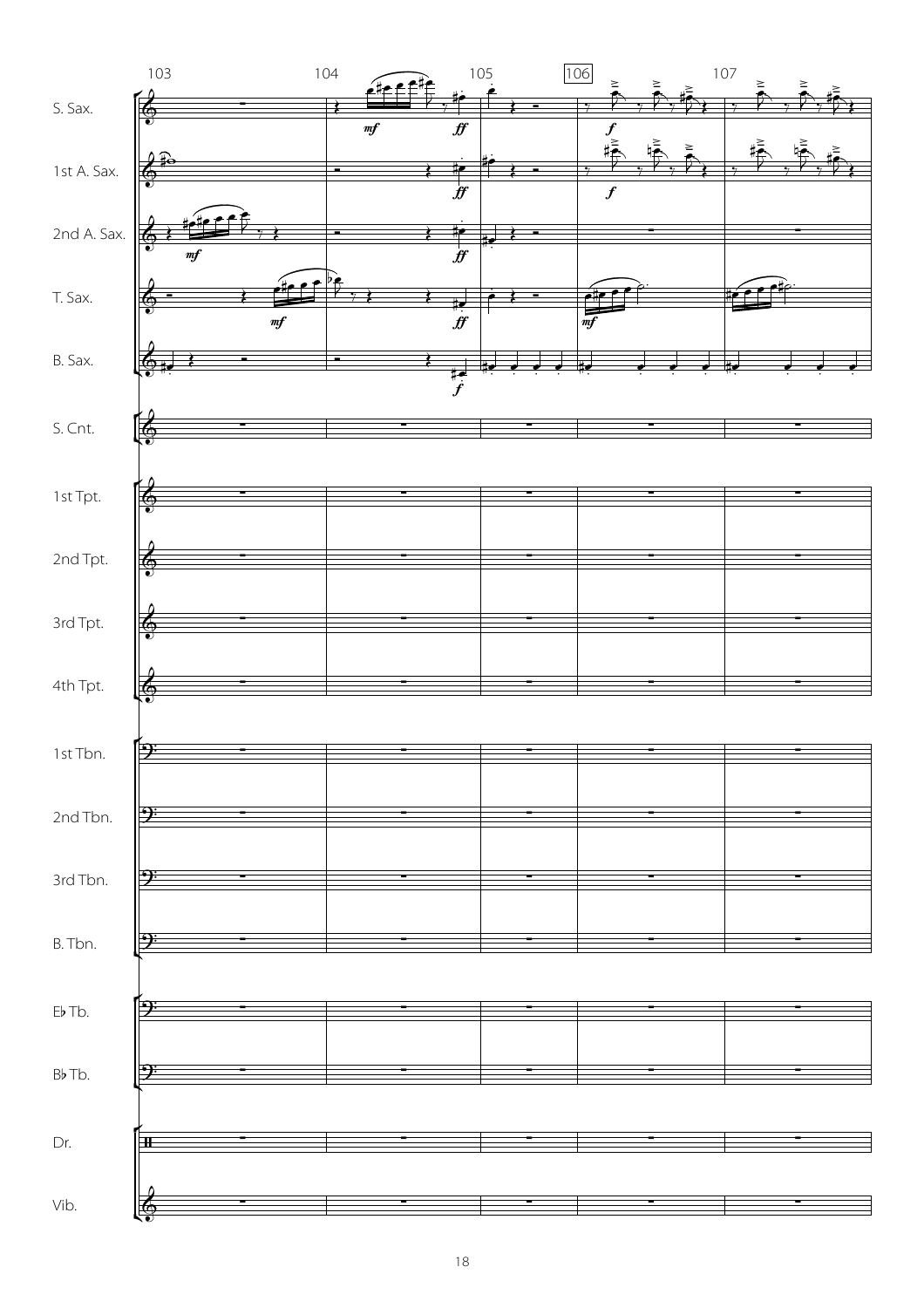

<sup>19</sup>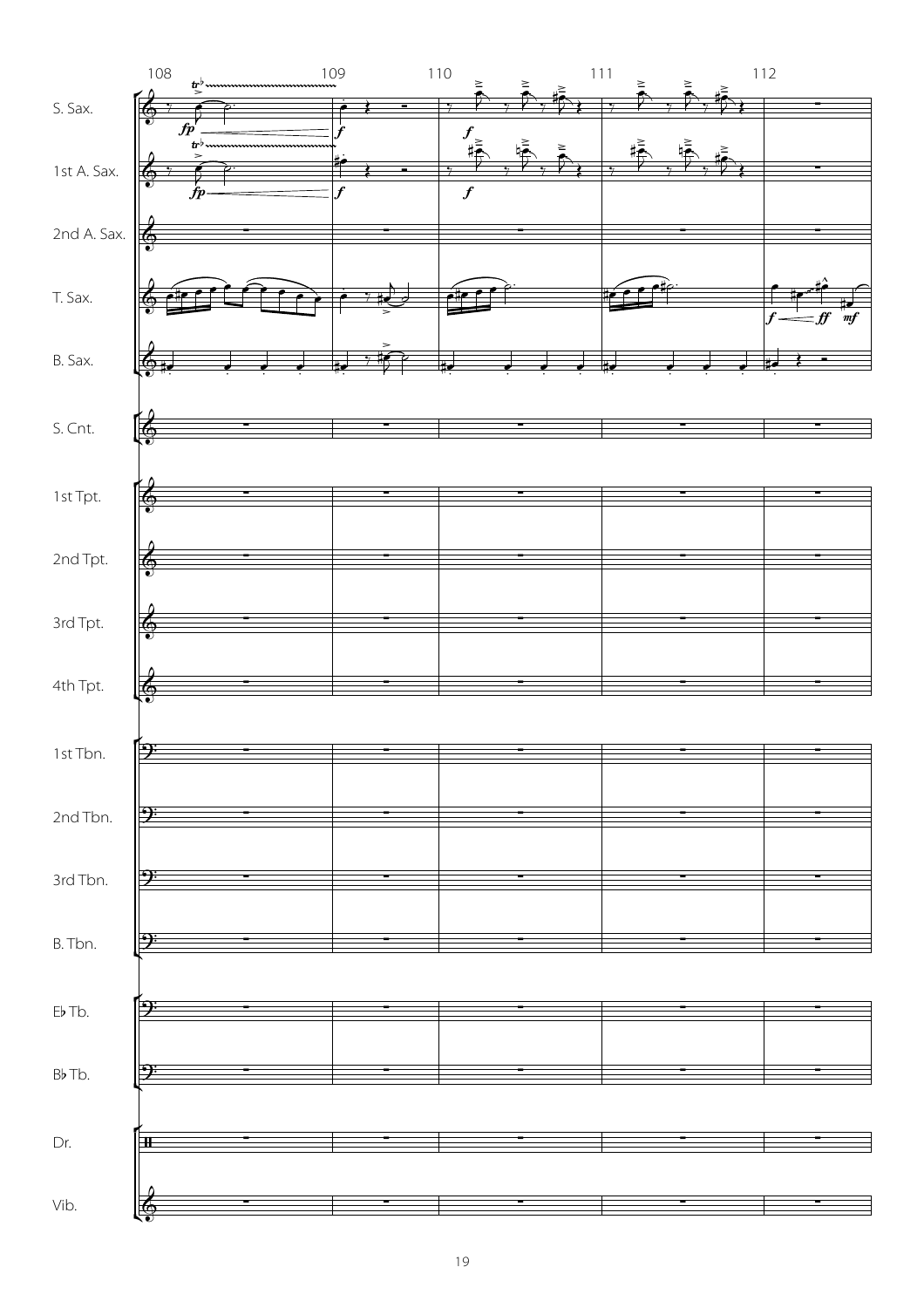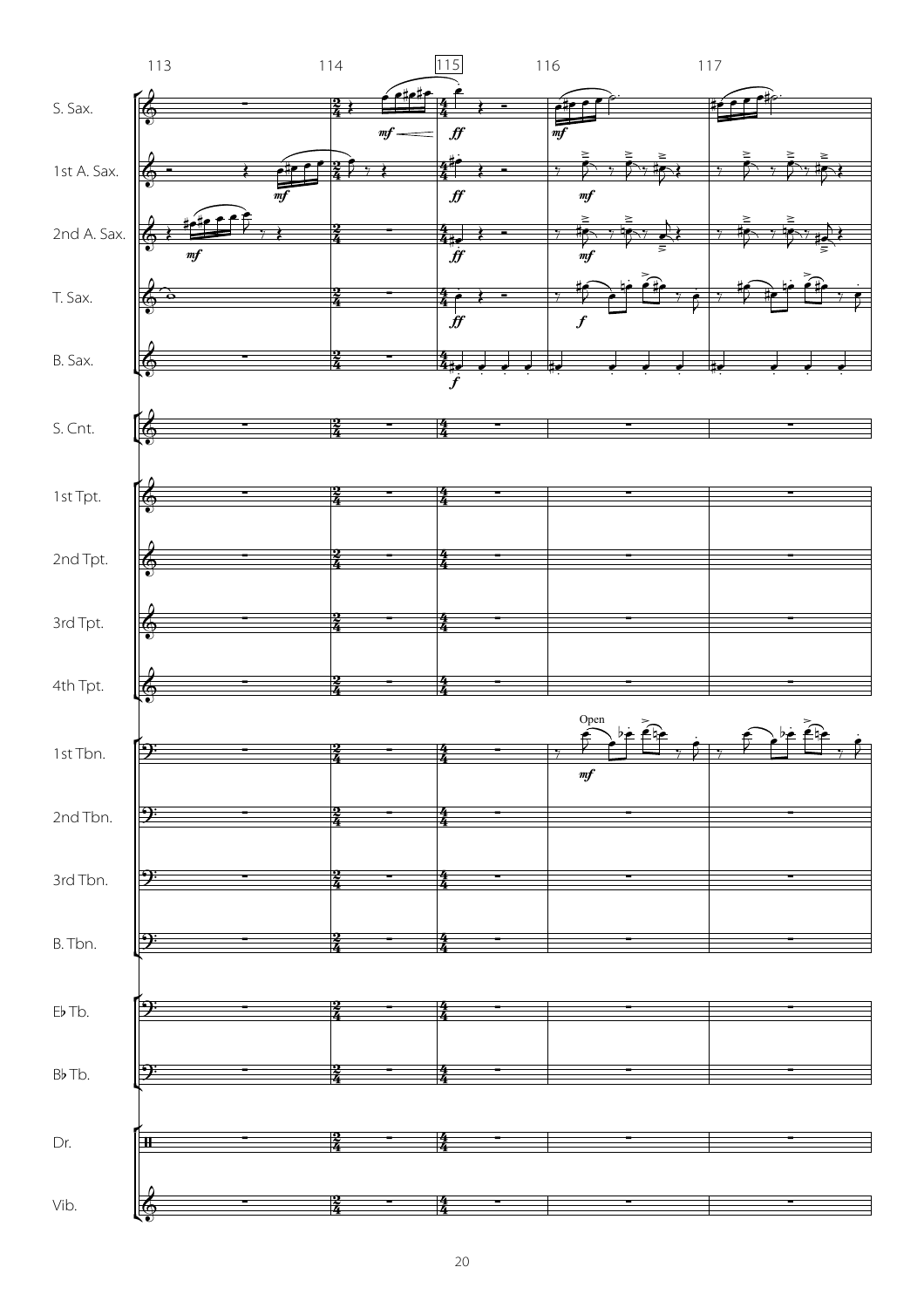

21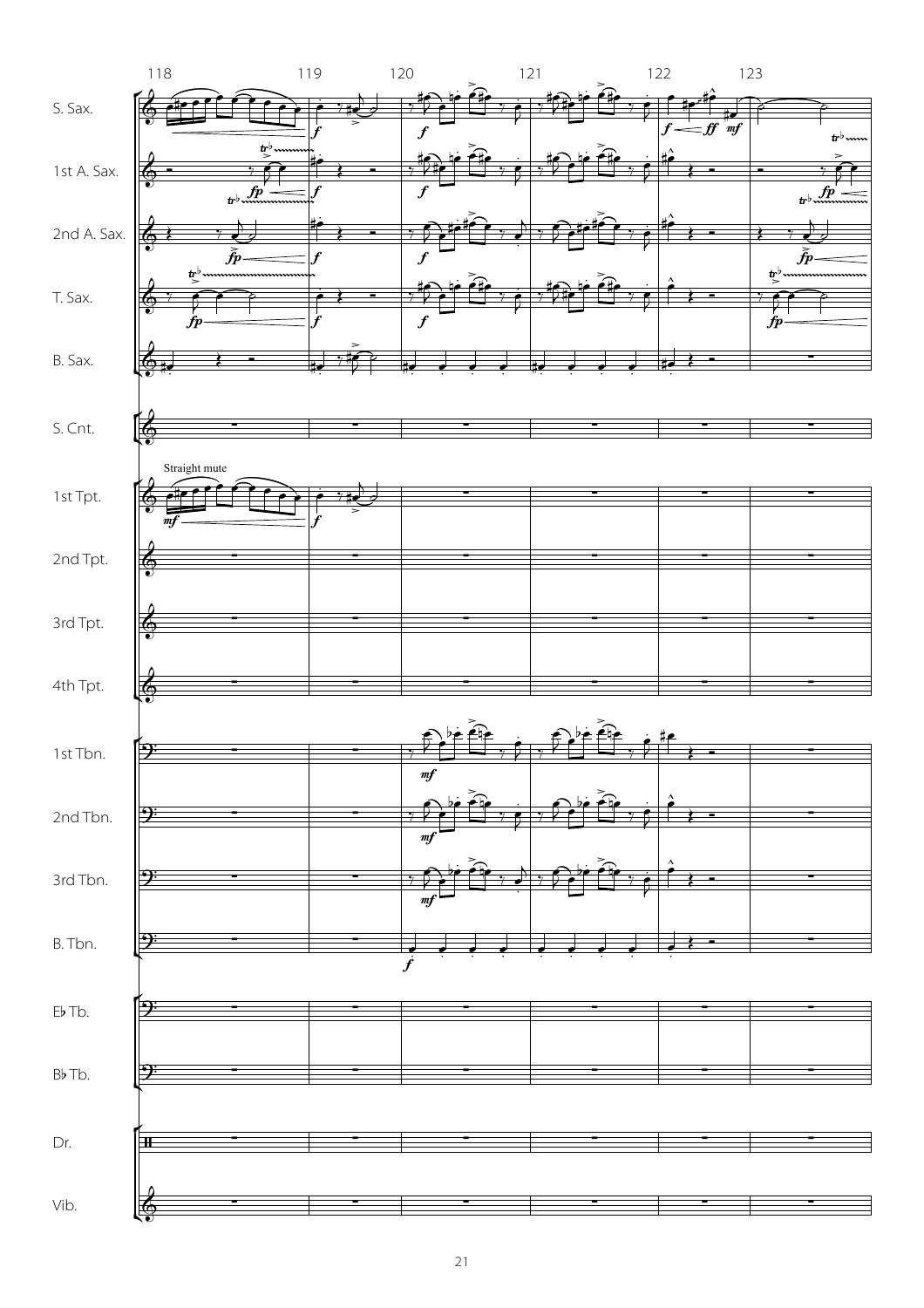

22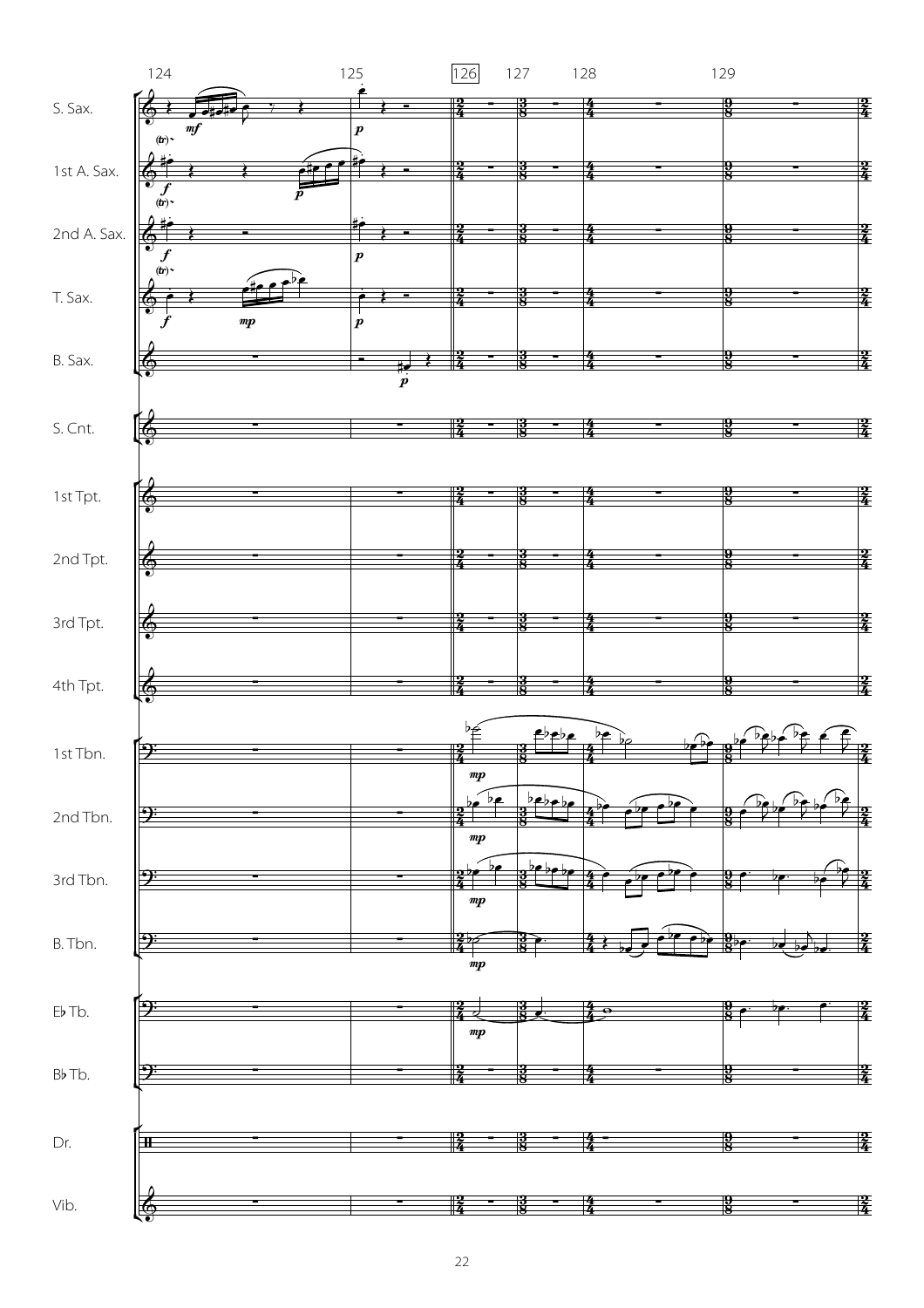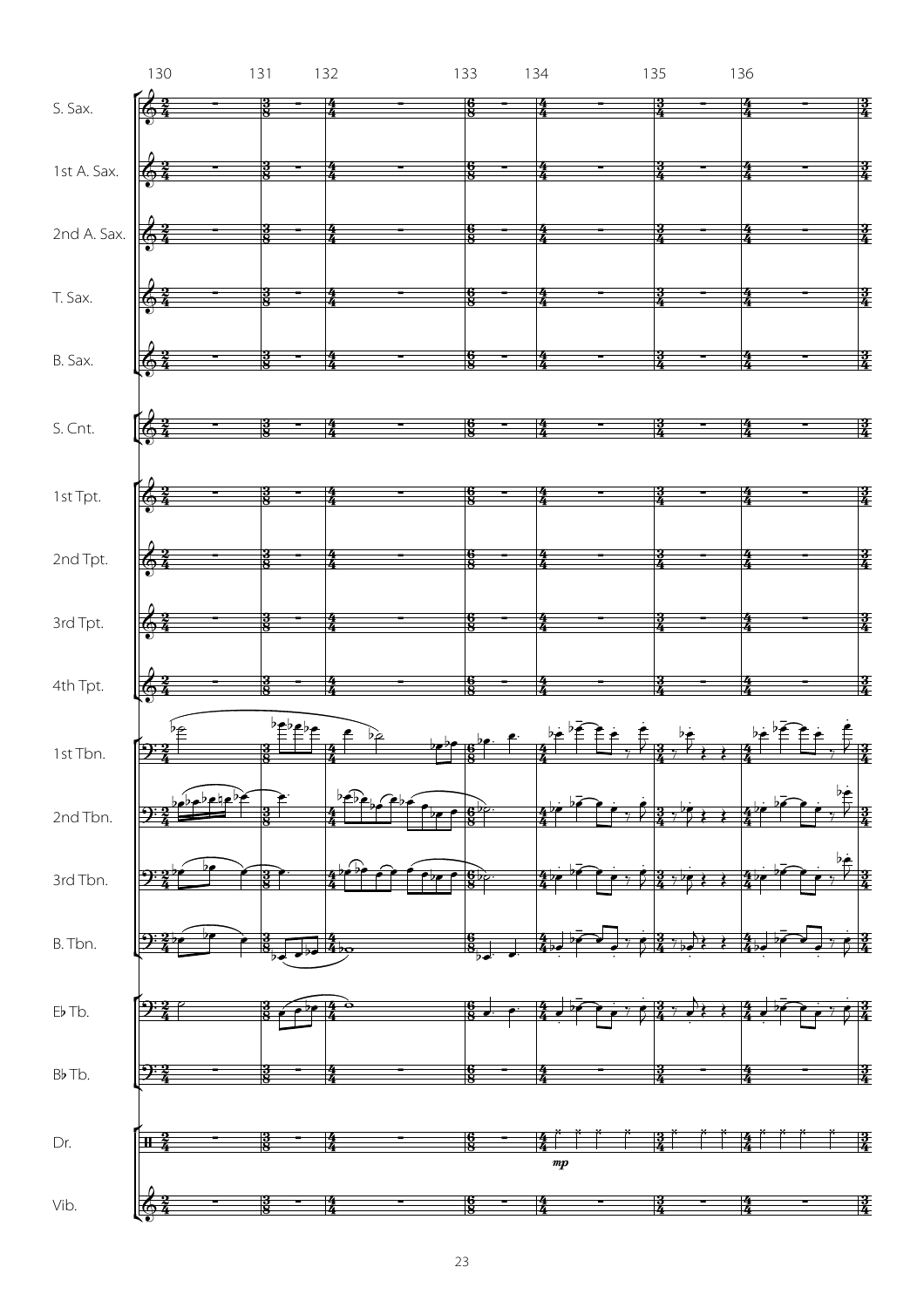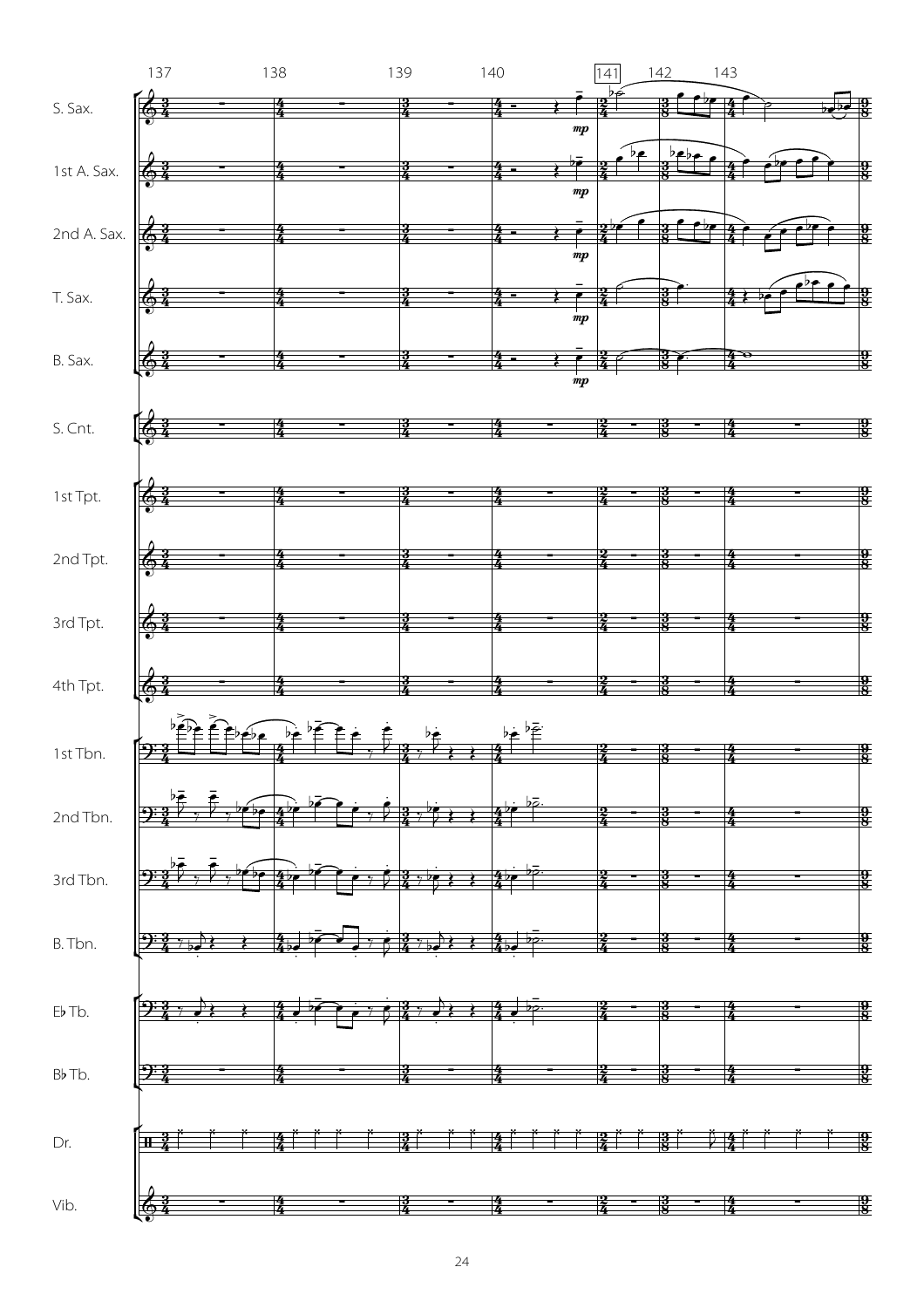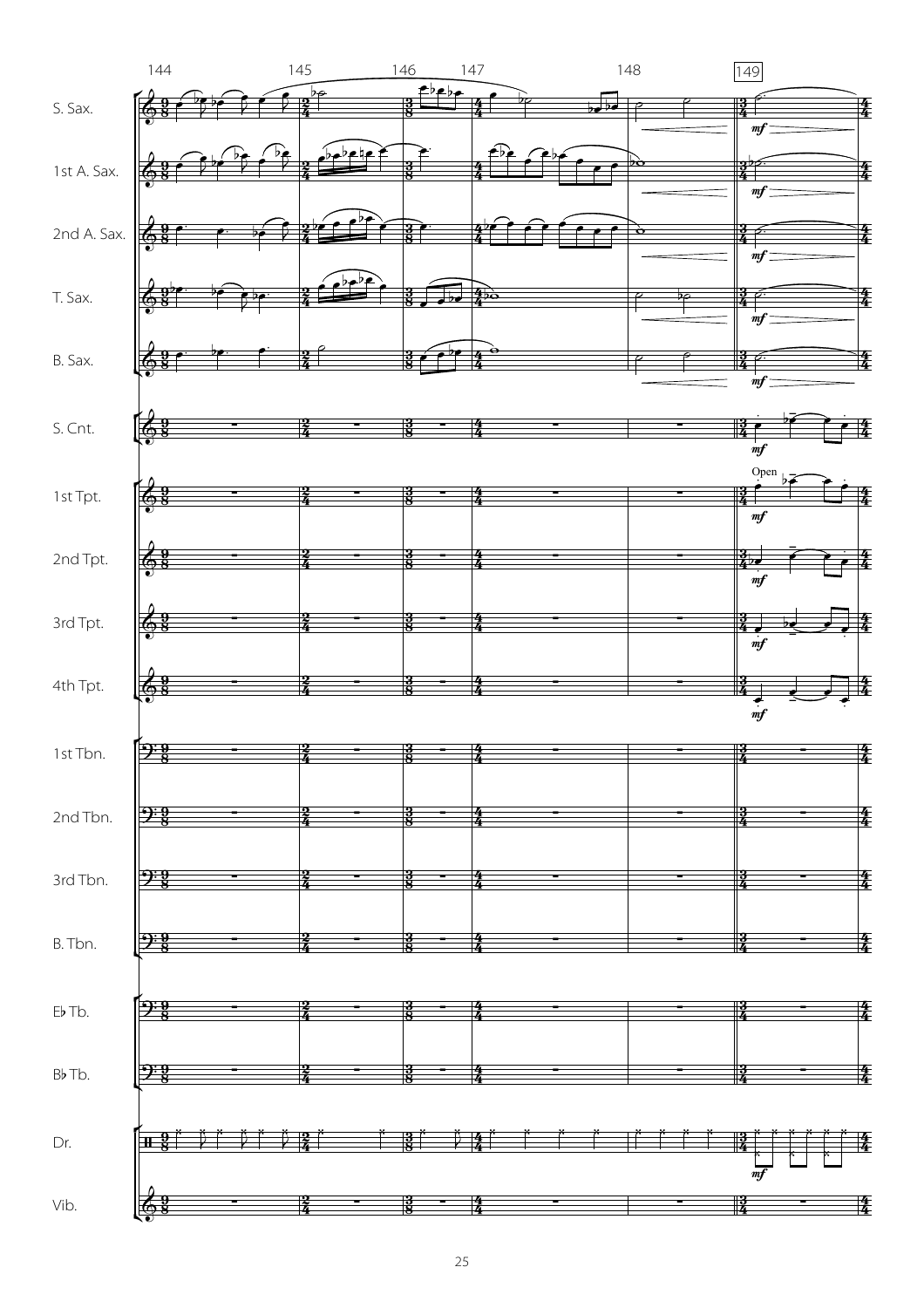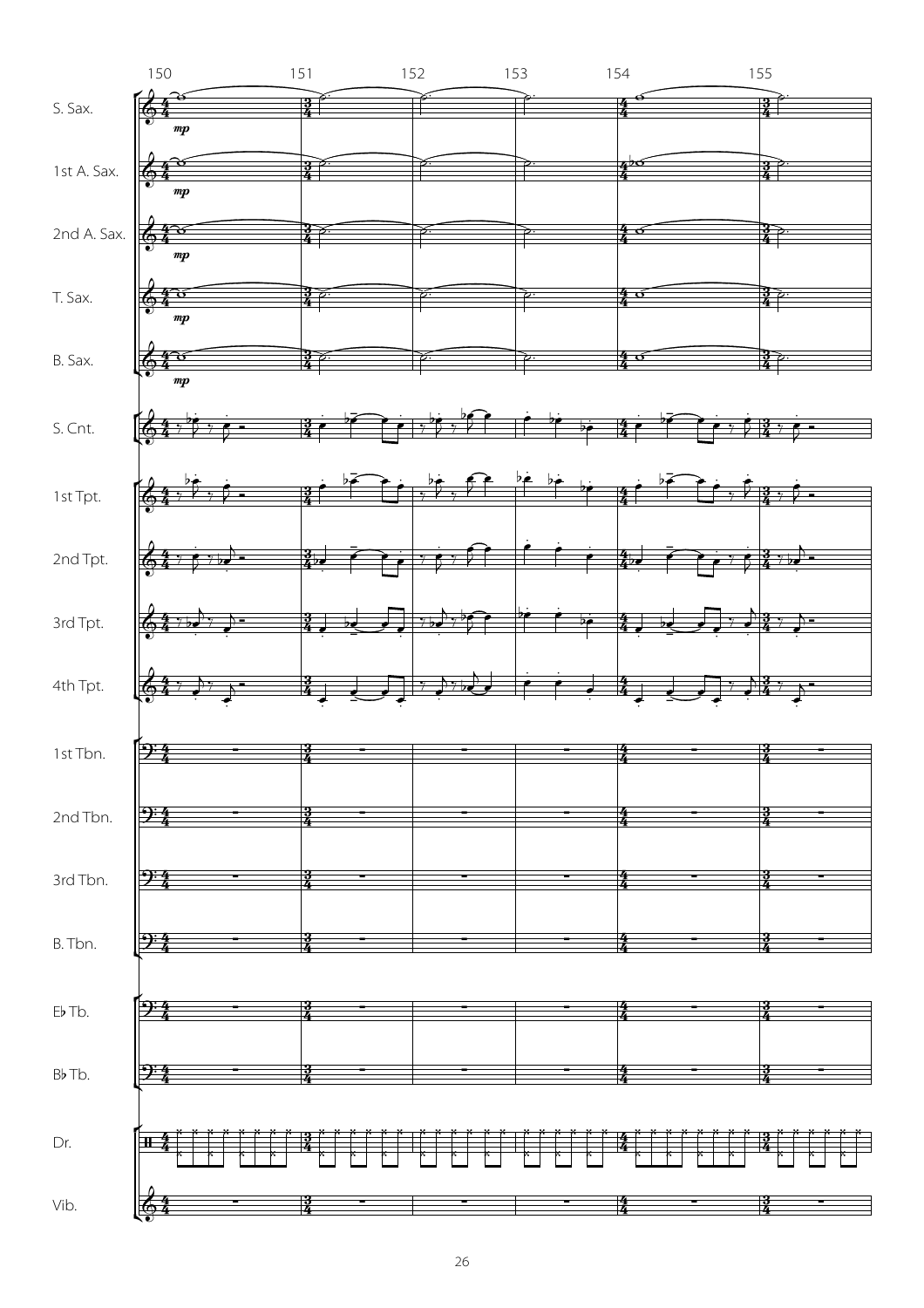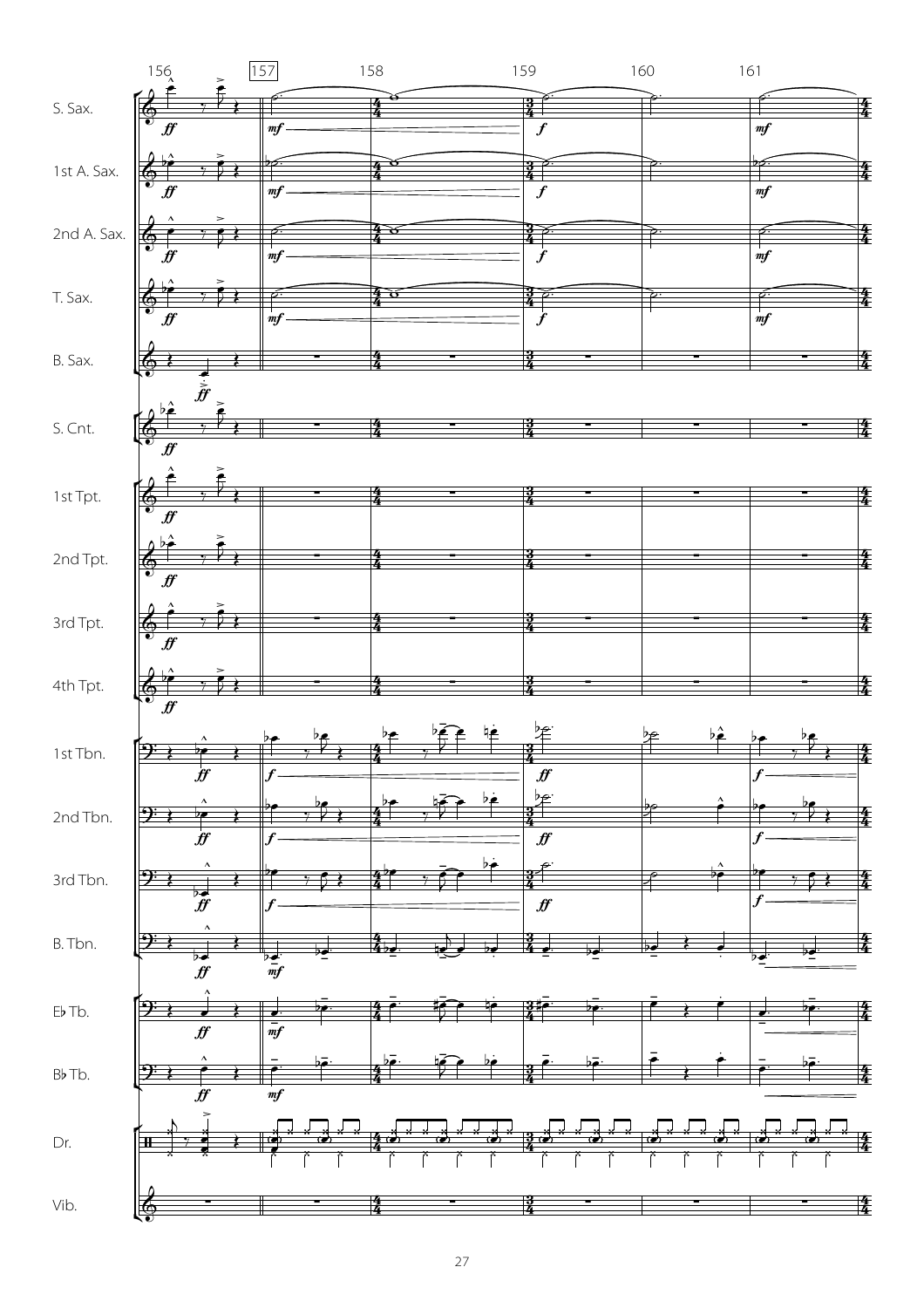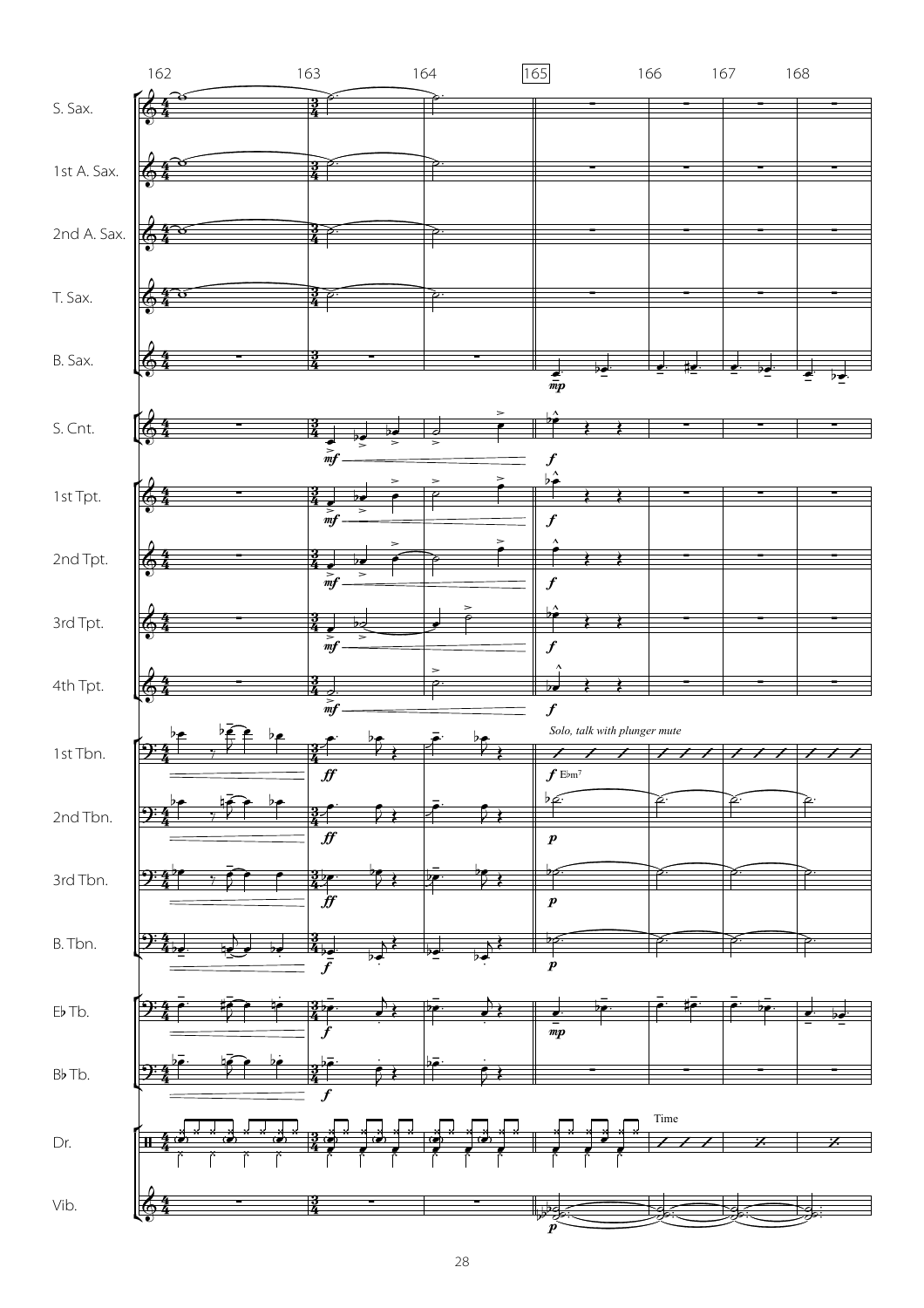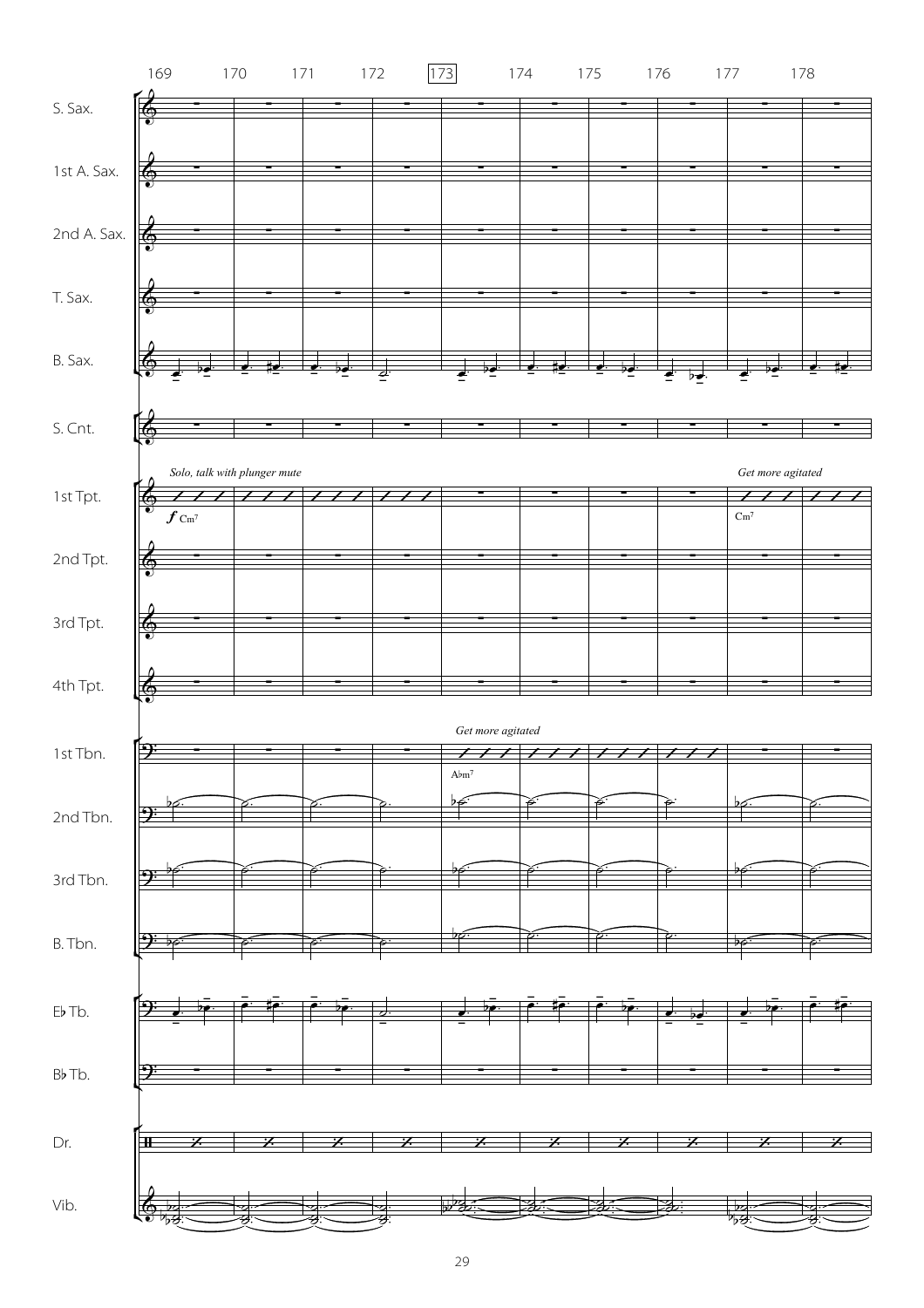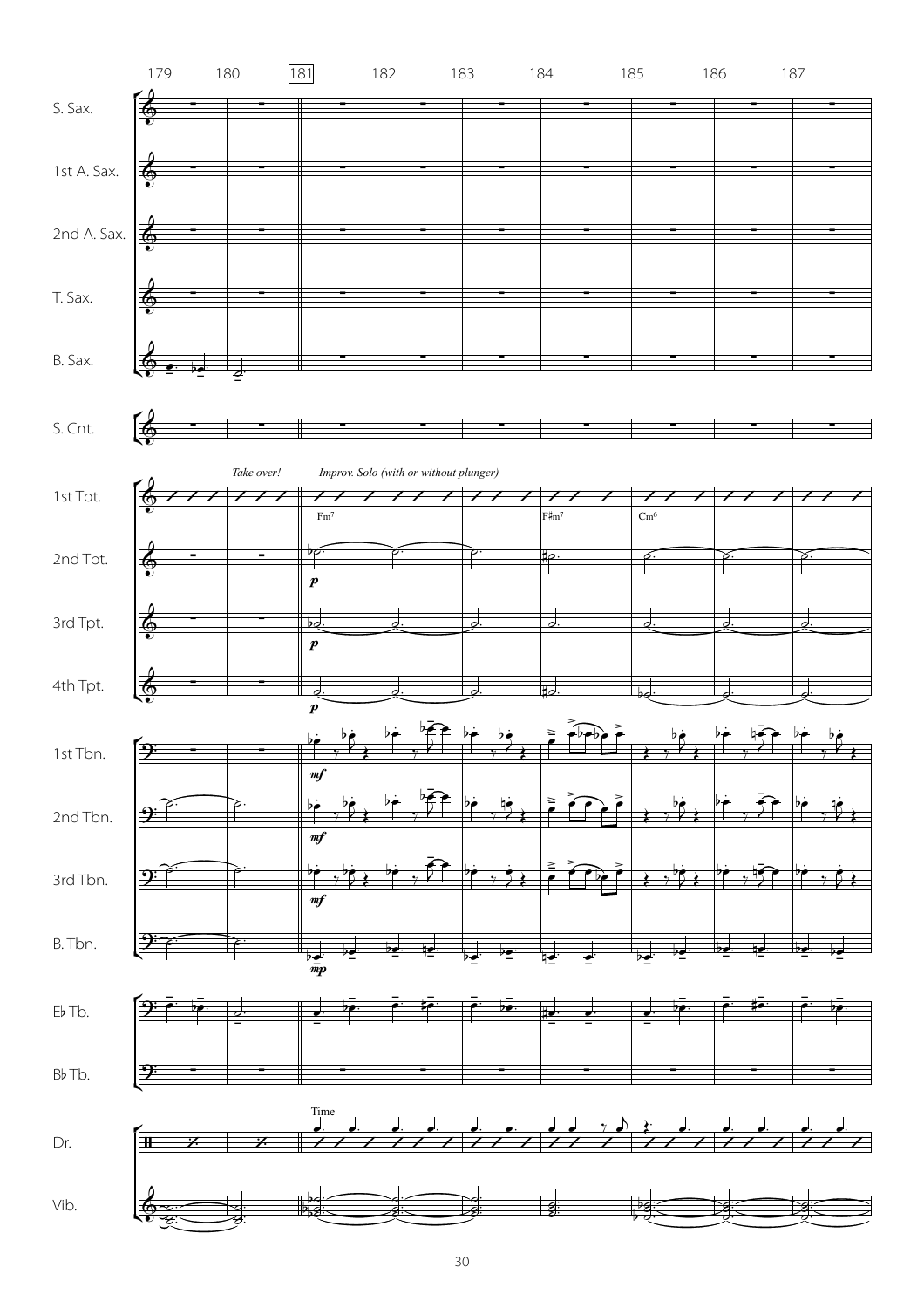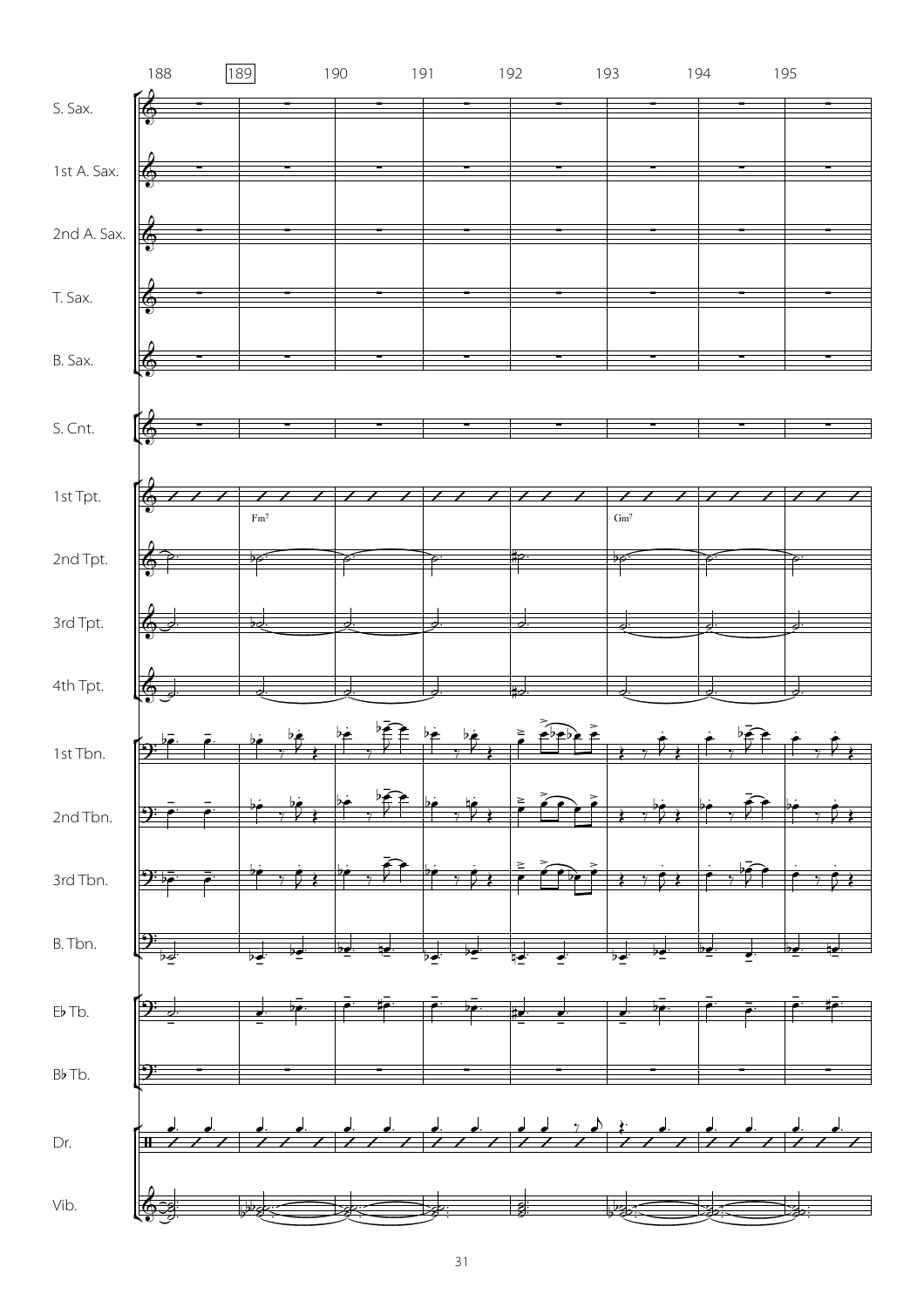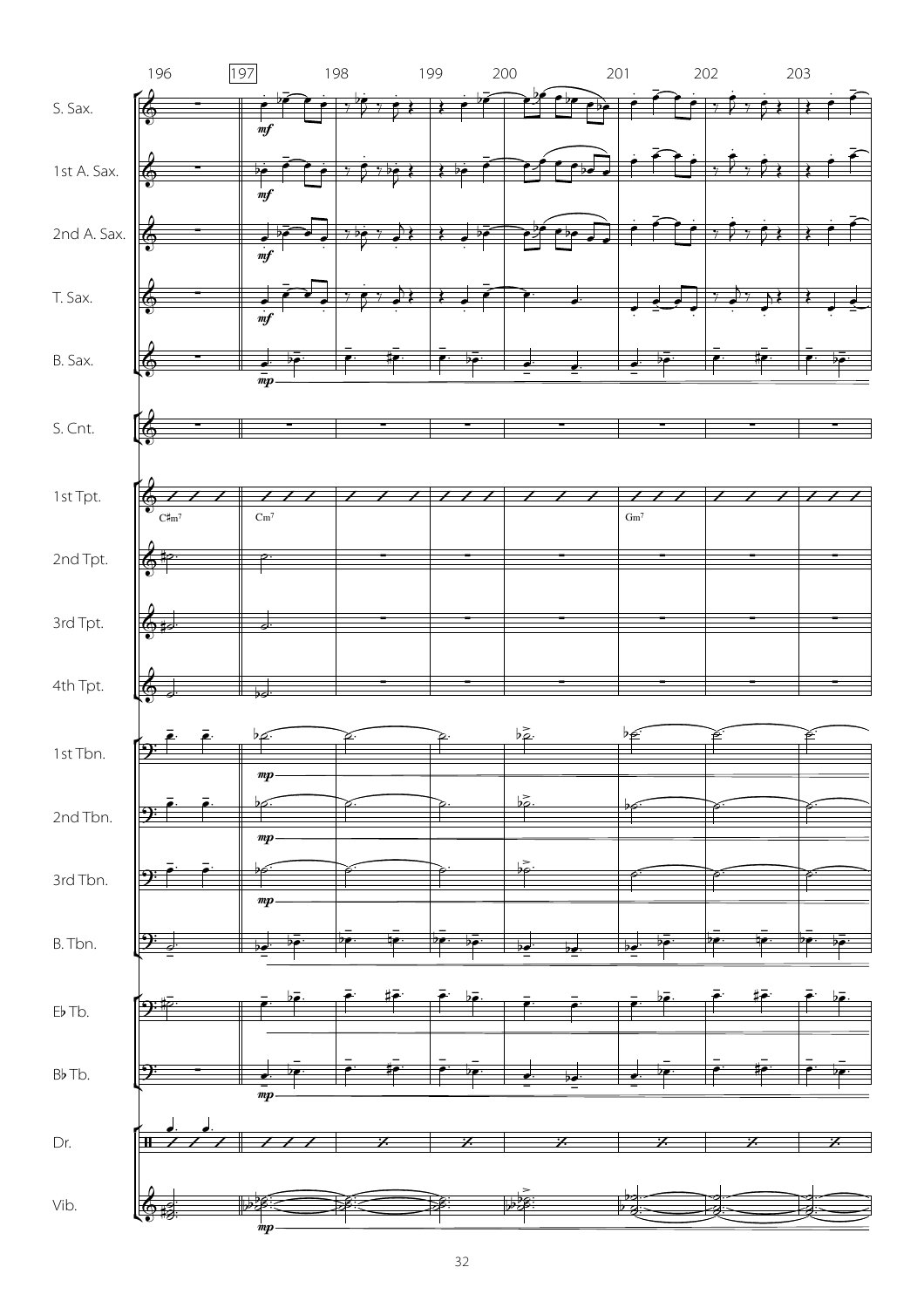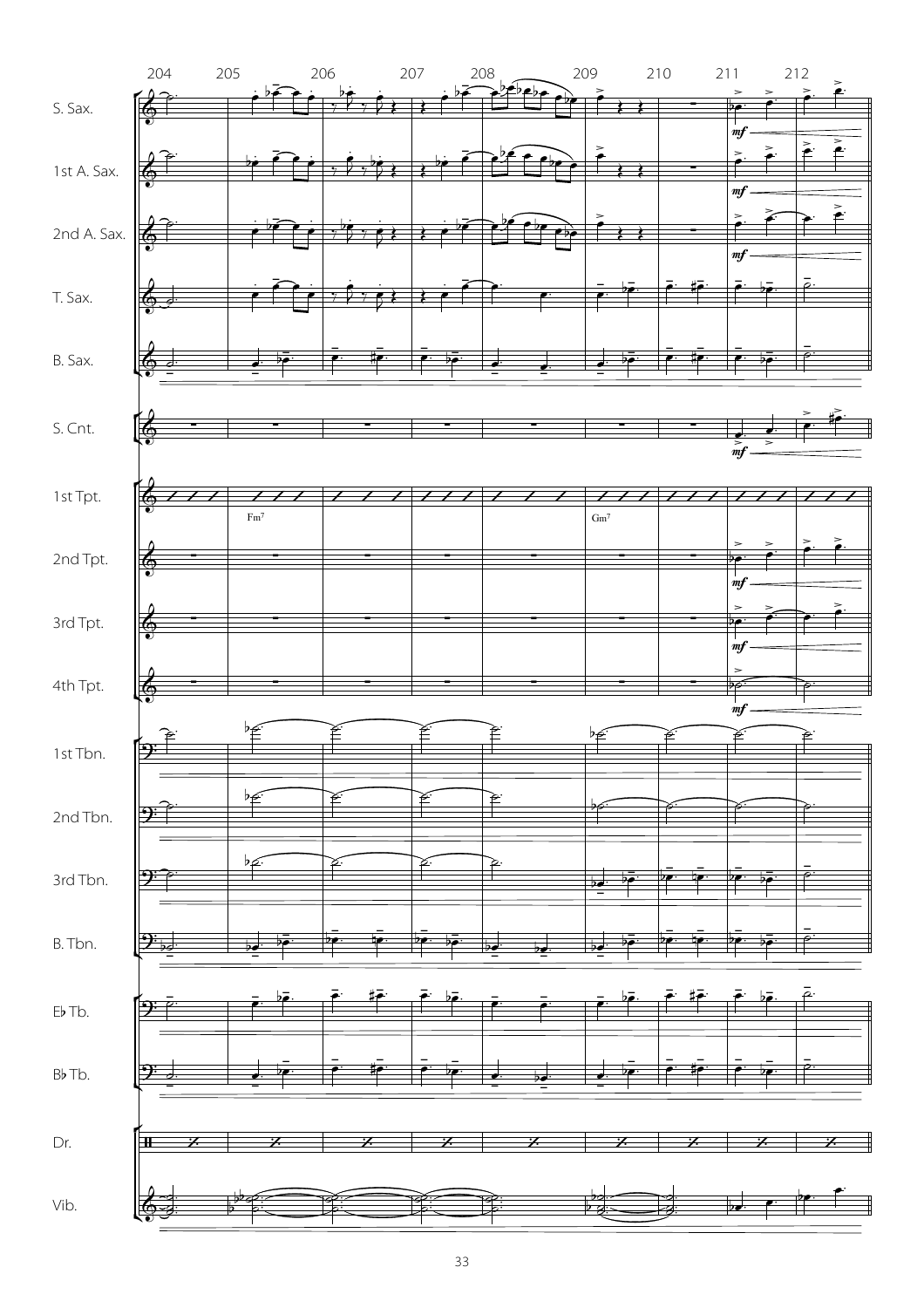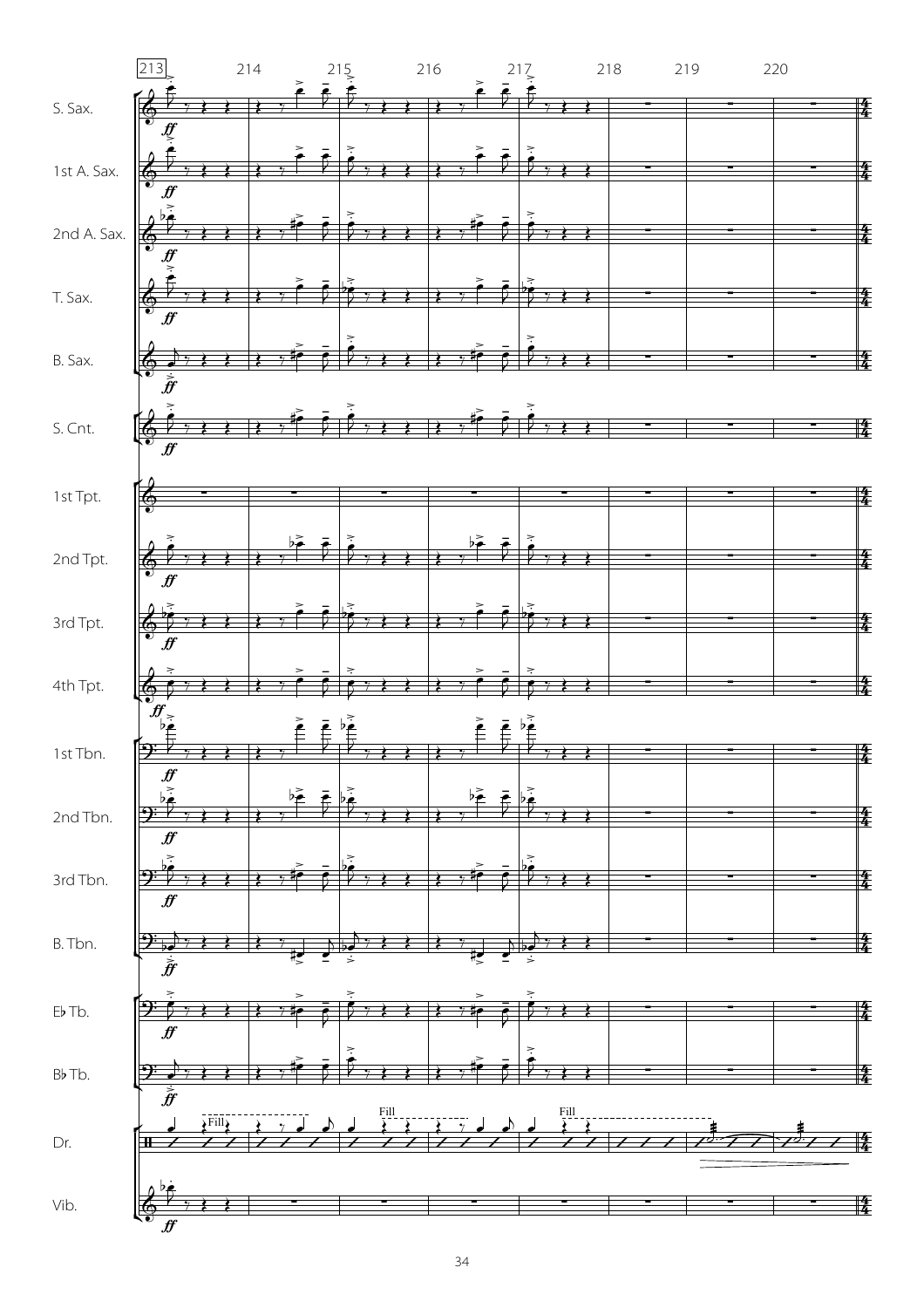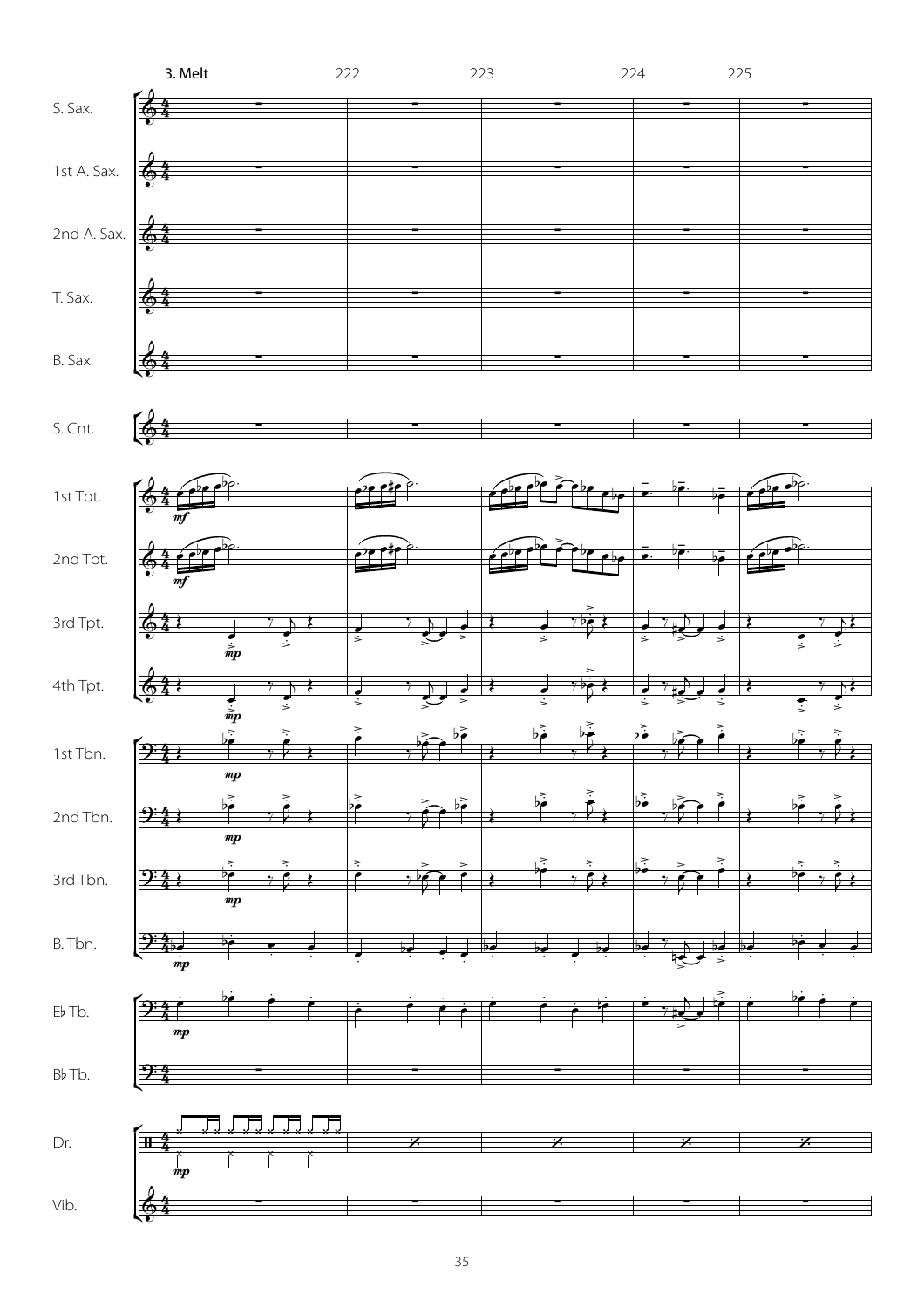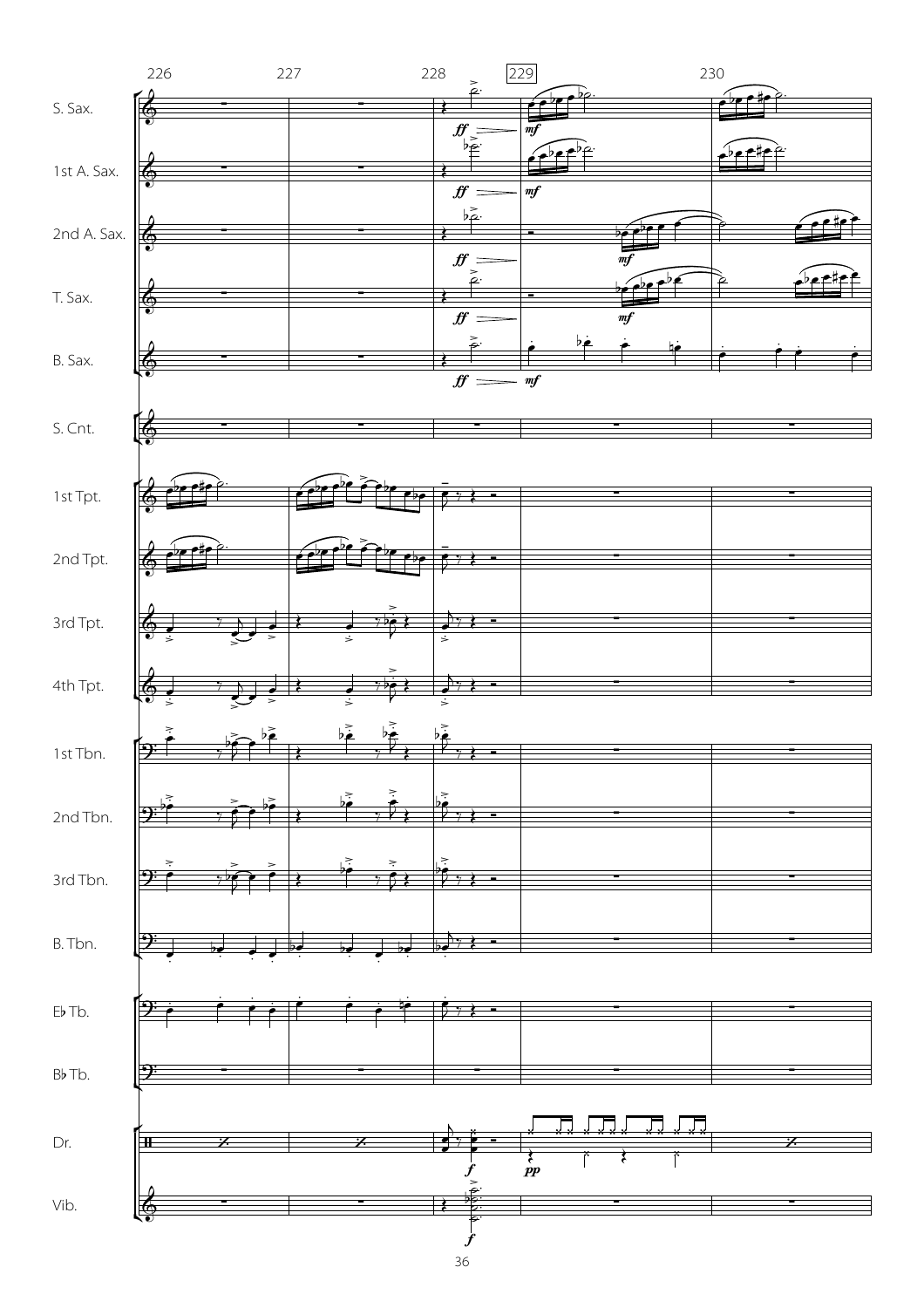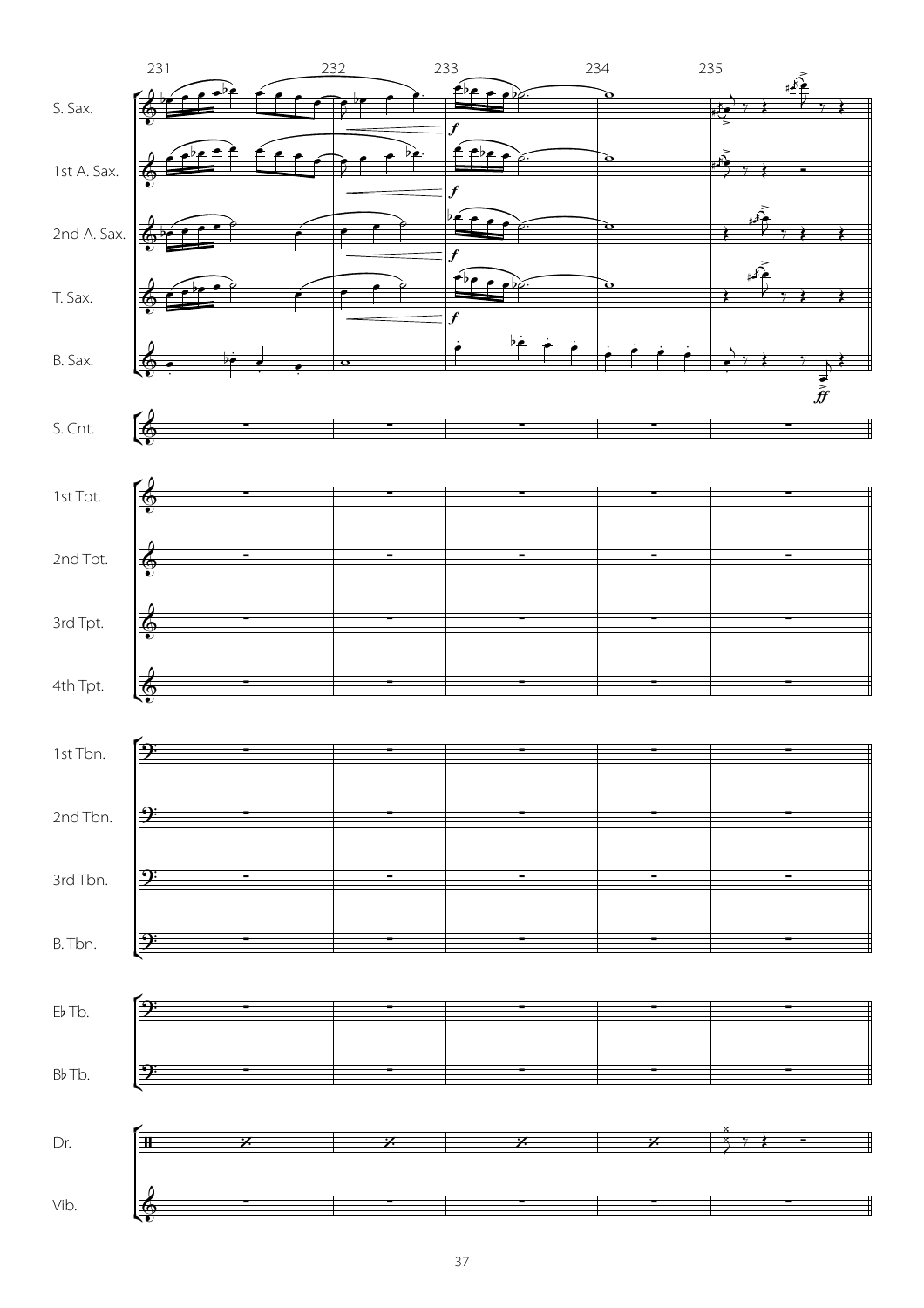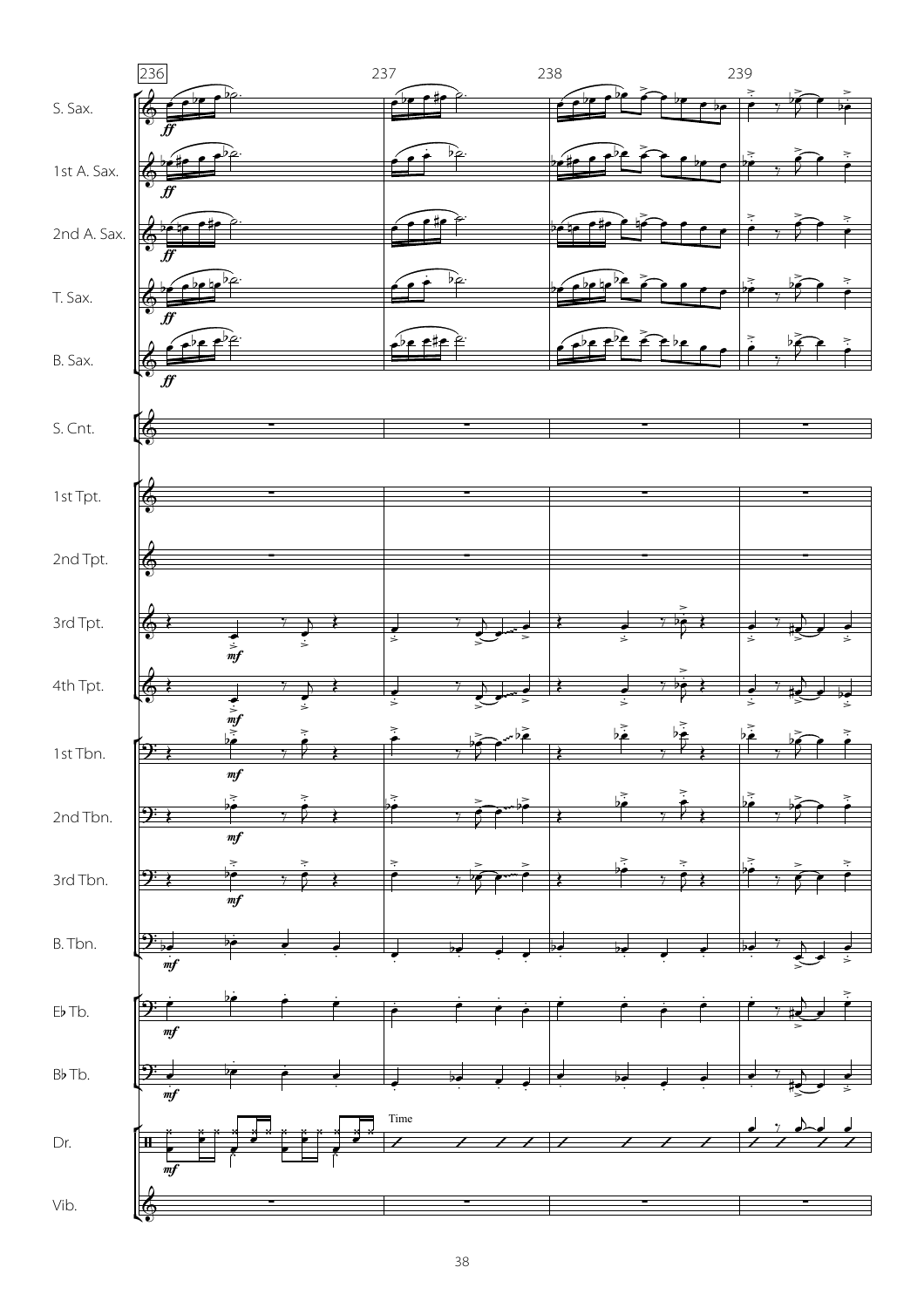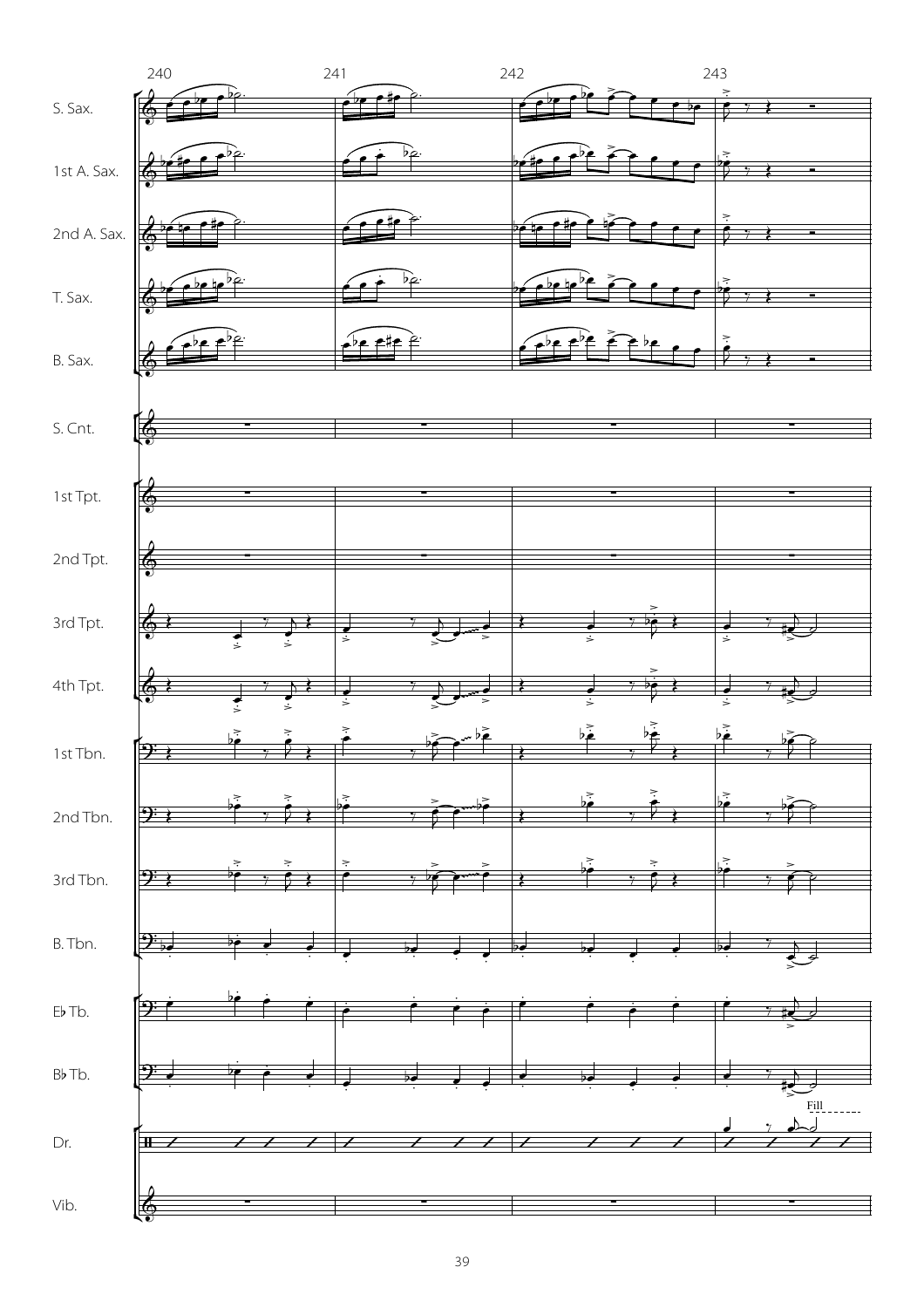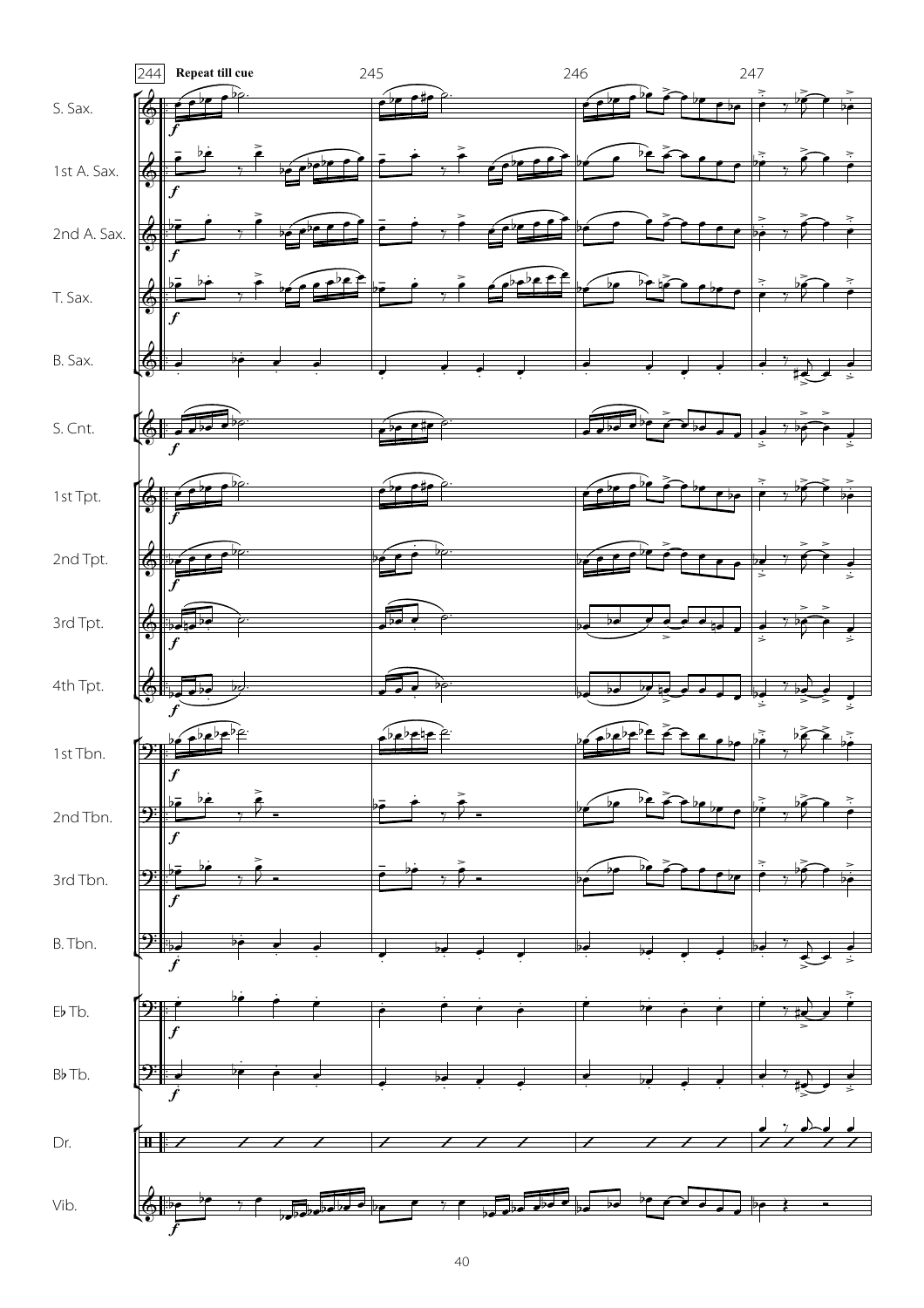